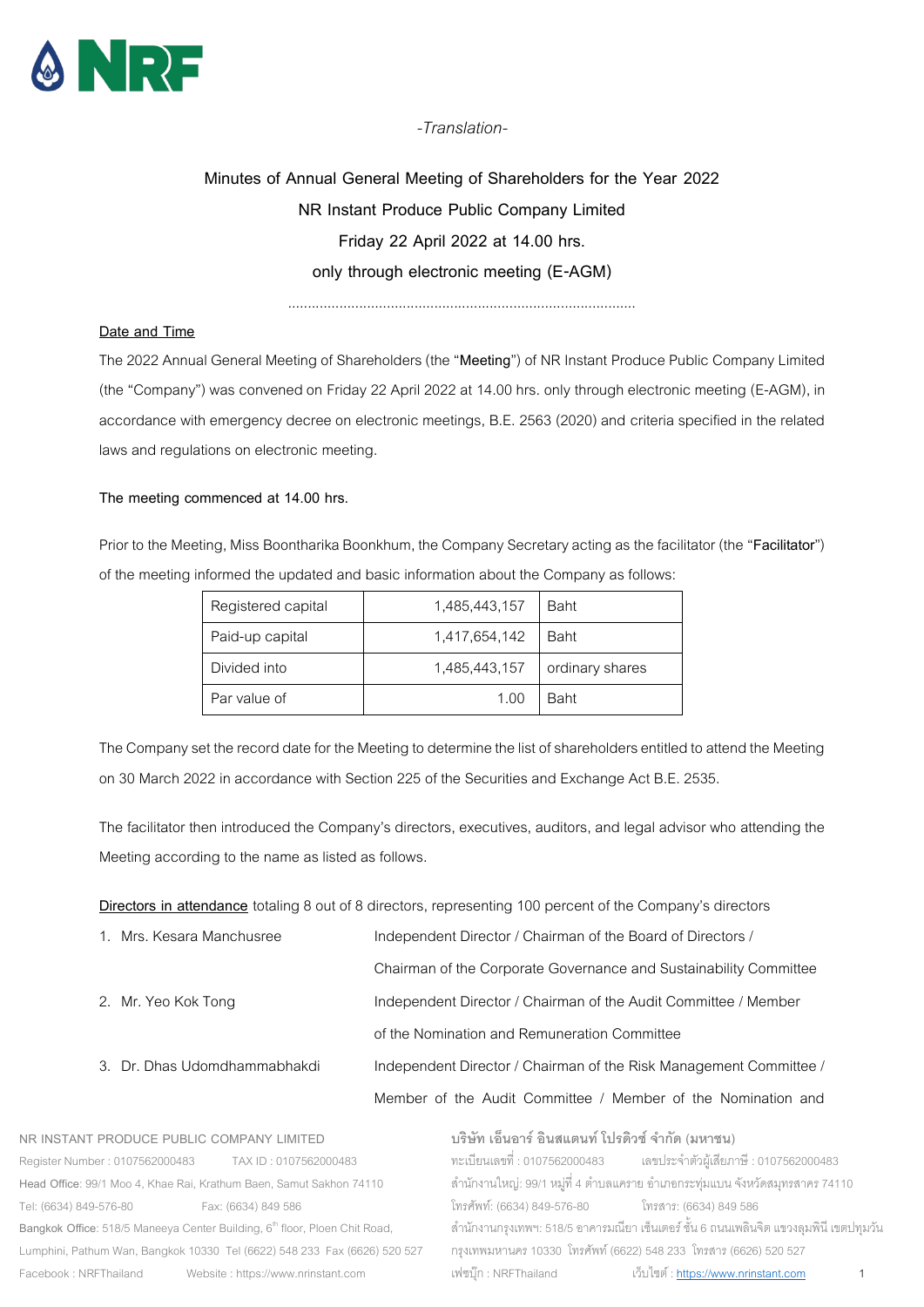

|                                  | Remuneration Committee / Member of the Corporate Governance and        |
|----------------------------------|------------------------------------------------------------------------|
|                                  | <b>Sustainability Committee</b>                                        |
| 4. Mr. Udomkarn Udomsap          | Independent Director / Chairman of the Nomination and Remuneration     |
|                                  | Committee / Chairman of the Investment Committee / Member of the       |
|                                  | <b>Audit Committee</b>                                                 |
| 5. Mr. Tai Chuan Lin             | Director / Member of the Investment Committee                          |
| 6. Mr. Dan Pathomyanich          | Director / Member of the Risk Management Committee / Member of the     |
|                                  | Investment Committee / Member of the Corporate Governance and          |
|                                  | Sustainability Committee / Chairman of the Executive Committee / Chief |
|                                  | <b>Executive Officer</b>                                               |
| 7. Miss Penhurai Chaichatchaval  | Director / Member of the Risk Management Committee / Member of         |
|                                  | the Investment Committee / Chief Financial and Investment Officer      |
| Mr. Teerapong Lorratchawee<br>8. | Director / Member of the Risk Management Committee / Member of the     |
|                                  | Corporate Governance and Sustainability Committee / Chief Operating    |
|                                  | Officer                                                                |

# **The Company's Auditors present at the Meeting:**

- 1. Miss Sineenart Jirachaikhuankhan, Certified Public Accountant (Thailand) of EY Office Limited;
- 2. Miss Yuwaman Pissawong, Certified Public Accountant (Thailand) of EY Office Limited;

# **The Company's Legal Counsellor present at the Meeting:**

Miss Natrada Ruangwuttitikul of SCL Nishimura & Asahi Limited to inspect the vote and the vote counting.

The Meeting was informed that at 14.00 hrs. there were 111 shareholders attending the meeting in person and by proxy, representing a total of 1,035,811,964 shares from the total of 1,417,654,142 paid-up shares, accounted to 73.0652 percent, thereby constituting a quorum according to the Company's Article of Association.

# **Mrs. Kesara Manchusree, Chairman of the Board of Directors, presided as the Chairman of the Meeting (the "Chairman")**

The Chairman welcomed the shareholders and the proxies attending the Meeting and declared the Meeting duly convened, then assigned the Facilitator to conduct the Meeting.

The Facilitator informed the Meeting that the Company convene the Meeting through only electronic means (E-AGM) in accordance with the Emergency Decree on Electronic Meeting B.E. 2563(2020) in order to cooperate with

**NR INSTANT PRODUCE PUBLIC COMPANY LIMITED**  Register Number : 0107562000483 TAX ID : 0107562000483 **Head Office**: 99/1 Moo 4, Khae Rai, Krathum Baen, Samut Sakhon 74110 Tel: (6634) 849-576-80 Fax: (6634) 849 586 Bangkok Office: 518/5 Maneeya Center Building, 6<sup>th</sup> floor, Ploen Chit Road, Lumphini, Pathum Wan, Bangkok 10330 Tel (6622) 548 233 Fax (6626) 520 527 Facebook : NRFThailand Website : https://www.nrinstant.com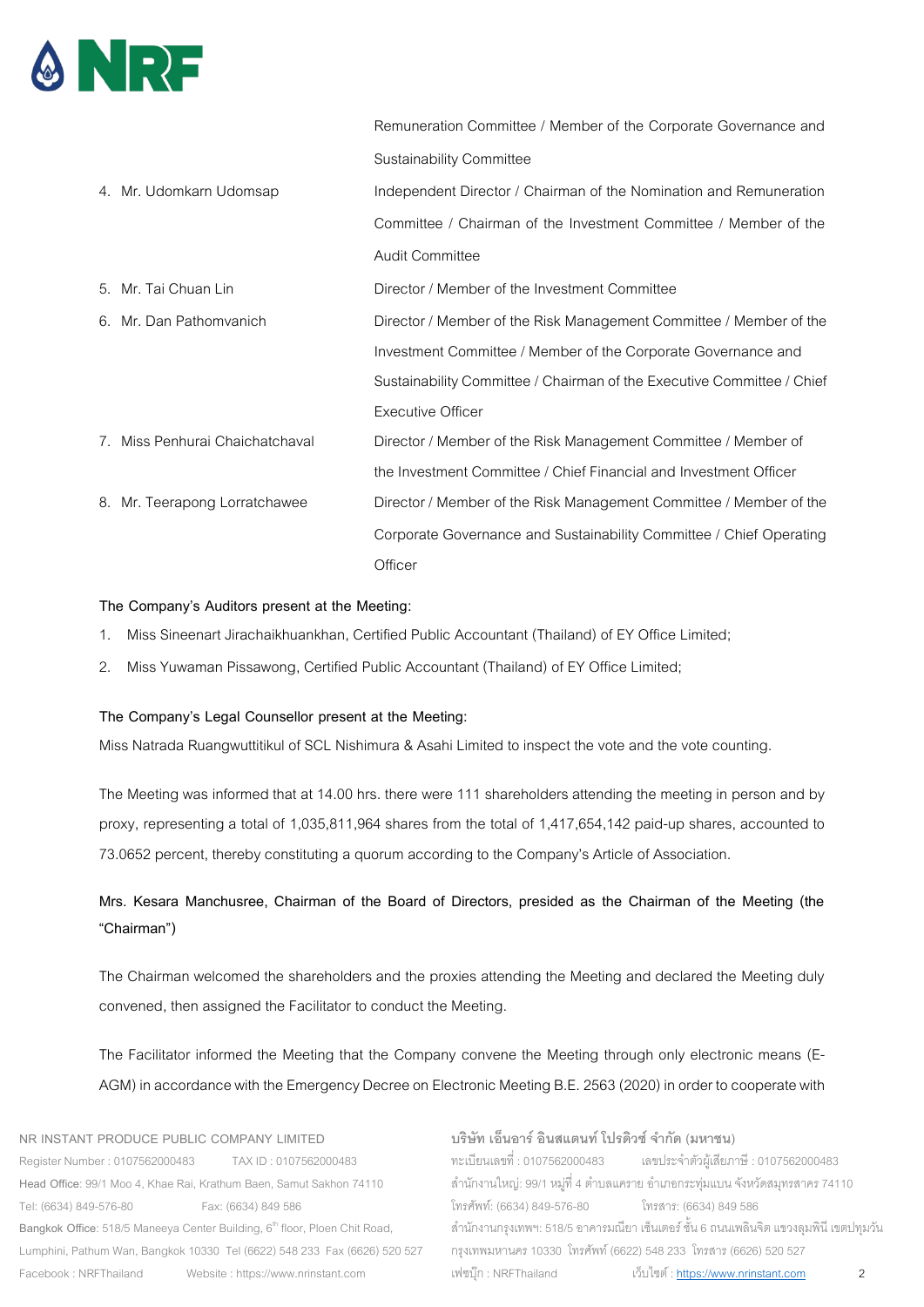

the guideline of the Securities and Exchange Commission to prevent and reduce the chance for spreading of COVID-19.The Company already disclosed the Meeting detail together with the measures and procedures to attend the Meeting through electronic means (E-AGM) to the shareholders via the Stock Exchange of Thailand ("**SET**") electronic channel and on the website of the Company.

To ensure that the Meeting was convened smoothly, the Meeting procedures, voting criteria and details of each agenda were expounded to the shareholders as follow:

1. Shareholder or proxy can cast his/her vote as per his/her shares and 1 share shall have 1 vote and voting shall be made either Approval, Disapproval or Abstention. Shareholder or proxy who would like to cast Disapproval or Abstention shall be done through AGM e-Voting system.

In tabulating the votes, votes of disapproval or abstention would then be deducted from the total number of votes of the shareholders who attended the Meeting and casted their votes. The remaining numbers would be treated as votes for the approval of that agenda item.

Allocation of vote is not allowed except for custodian using proxy form C of which is the Custodian whom is obligated to take care of foreign investors' securities.

For proxies using proxy form B, in which the shareholders had specified the intention, shall vote in accordance with the specified intention which are Approval, Disapproval or Abstention. The proxy shall be considered as voided in the following cases:

- 1) More than one voting decision was marked or the voting indicated conflicting intent (except for the case of custodian)
- 2) Erasure or cross-out on any voting marks without signature or initial
- 3) The number of votes specified in the proxy exceeded the voter's entitlement
- 2. In order for the Meeting to be conducted in short, concise and not-long manners, the shareholders or proxies were requested to raise questions or opinions relevant to each agenda being considered. Questions and opinions that were irrelevant to the agenda being considered should be raised during the agenda of other matters which was the last agenda.

The shareholders who would like to raise questions or express opinions shall press the Raise Hand button and be prepared to turn on the camera and microphone when the officer allow the shareholder to ask the question. Once the shareholders were on live stream, the shareholders shall specify their first name, surname and whether they were a shareholder or a proxy to ensure the minutes of the Meeting would be fully recorded with

**NR INSTANT PRODUCE PUBLIC COMPANY LIMITED**  Register Number : 0107562000483 TAX ID : 0107562000483 **Head Office**: 99/1 Moo 4, Khae Rai, Krathum Baen, Samut Sakhon 74110 Tel: (6634) 849-576-80 Fax: (6634) 849 586 Bangkok Office: 518/5 Maneeya Center Building, 6<sup>th</sup> floor, Ploen Chit Road, Lumphini, Pathum Wan, Bangkok 10330 Tel (6622) 548 233 Fax (6626) 520 527 Facebook : NRFThailand Website : https://www.nrinstant.com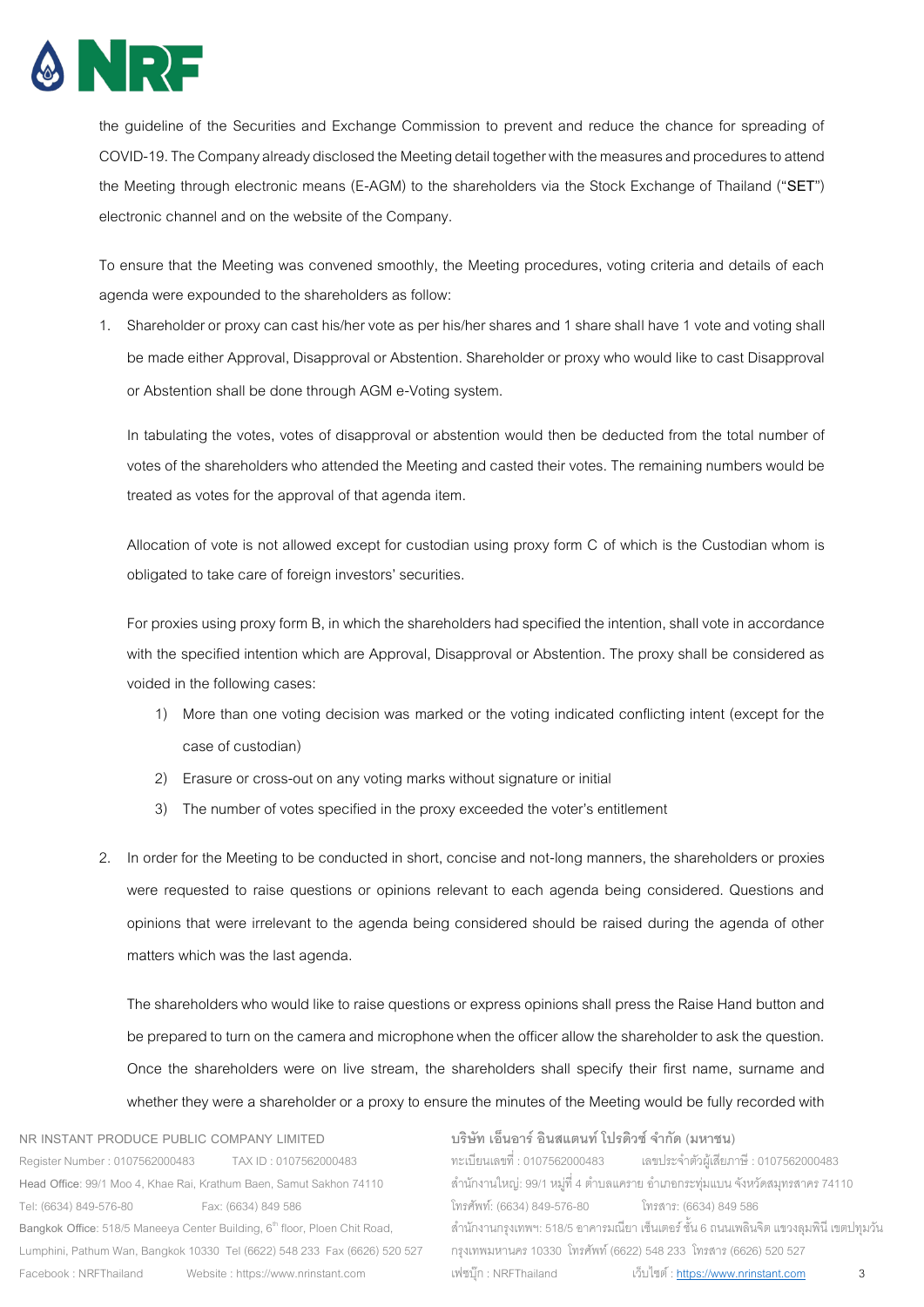

accuracy. If the shareholders would like to ask more questions, the abovementioned step would be repeated of which the Company would organize the queue in order to offer the opportunities to other shareholders to raise the questions or opinions.

If there were additional questions or were a lot of questions that could not be fielded in due course, the Company would provide answers to such questions through the email given to the Company for the sake of meeting time management. Further, in order to promote the good corporate governance, the Company shall record video and audio throughout the meeting agenda. Shareholders who would like to watch the meeting records, shall send the request t[o ir@nrinstant.com](mailto:ir@nrinstant.com)

- 3. The votes of the shareholders or proxies leaving the Meeting early shall be treated as approval votes in the AGM e-Voting system. Alternatively, the shareholders or proxies might cast their votes for the remaining agendas in advance on the e-Voting system.
- 4. The voting result of each agenda would be announced after the Chairman requested the Meeting to vote. The voting base would be calculated from the aggregate number of votes of shareholders present and entitled to vote, proxies who vote in the same manner as the shareholders attending the meeting in person and proxies who cast their votes as the intention of shareholders in advance.
- 5. In case of an equality of votes, the Chairman of the meeting should cast his or her vote for final resolution.

# **Condition for voting criteria in each agenda**

Agenda 2,3,4and 5 were the general matter which shall be approved by a majority vote of shareholders presented at the Meeting and cast their votes.

Agenda 6 shall be approved by a vote of no less than two-thirds (2/3) of the total number of votes of shareholders present at the meeting.

Agenda 7 shall be approved by a vote of no less than three-fourths (3/4) of total number of votes of shareholders attending the meeting and casting votes.

In addition, from 11 October 2021 to 10 January 2022, the Company has offered the opportunity for the shareholders to propose matters they deemed important and appropriate to be included in the Meeting agenda as follow:

#### **NR INSTANT PRODUCE PUBLIC COMPANY LIMITED**

Register Number : 0107562000483 TAX ID : 0107562000483 **Head Office**: 99/1 Moo 4, Khae Rai, Krathum Baen, Samut Sakhon 74110 Tel: (6634) 849-576-80 Fax: (6634) 849 586 Bangkok Office: 518/5 Maneeya Center Building, 6<sup>th</sup> floor, Ploen Chit Road, Lumphini, Pathum Wan, Bangkok 10330 Tel (6622) 548 233 Fax (6626) 520 527 Facebook : NRFThailand Website : https://www.nrinstant.com

# **บริษัท เอ็นอาร์อินสแตนท์โปรดิวซ์จํากัด (มหาชน)**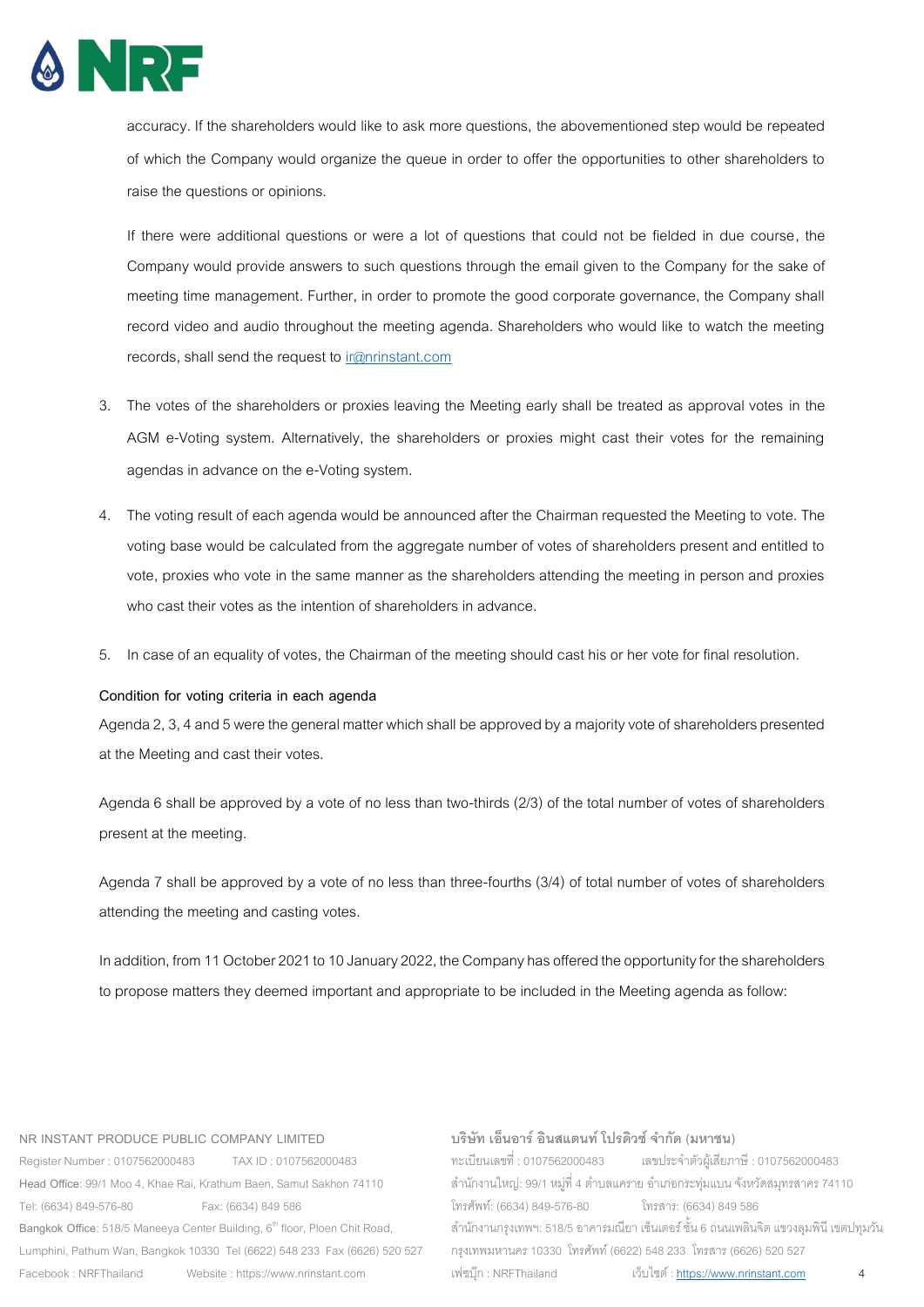

- 1) Agenda item for consideration
- 2) Nomination of persons whose qualifications were appropriate and met the criteria prescribed by the Company to be elected as directors
- 3) Questions in advance

However, no shareholders proposed any agenda item, questions nor had they nominated any person in accordance with the prescribed criteria.

To promote transparency and good corporate governance, the Facilitator invited Miss Natrada Ruangwuttitikul, the Legal Counsellor, to witness the vote counting process.

Then, the facilitator invited the Chairman to convened the Meeting according to the sequence of the agenda as follows.

# **Agenda 1 To acknowledge the Company's operating result for the year 2021**

The Chairman addressed that this agenda was a matter for acknowledgement the Company's operating result for the year 2021, the details as shown in the Form 56-1 One Report which was circulate to the shareholders in the form of QR code. The Board of Directors deemed appropriate to propose the Meeting to acknowledge the operational results and significant events for the year 2021. Then, the Chairman requested Mr. Dan Pathomvanich, Chief Executive Officer, ("**Chief Executive**  Officer") to present the Company's operational results for the year 2021 as follows.

The Chief Executive Officer reported to the Meeting that in 2021, the Companyfollowed fourstrategic directions as disclosed when the Company first launched an initial public offering (IPO) in 2020 as below:

- 1) Increased data usage for efficiency enhancement in business operation and support sales from E-commerce channel, of which the portion of sales from E-commerce in 2021 accounted for approximately 13% of total sales
- 2) Expanding plant-based business by developing a global plant-based platform;
- 3) Promoted and built-up existing businesses including Ethnic Food and Specialty Food; and
- 4) Focused on conducting business with sustainability.

Significant developments in 2021 can be summarized as follows:

1) Referring to the expansion and investment in Ethnic Food and Specialty Food sectors, since Quarter 1/2021, the Company has launched Ethnic food products under the Company's owned

**NR INSTANT PRODUCE PUBLIC COMPANY LIMITED**  Register Number : 0107562000483 TAX ID : 0107562000483 **Head Office**: 99/1 Moo 4, Khae Rai, Krathum Baen, Samut Sakhon 74110 Tel: (6634) 849-576-80 Fax: (6634) 849 586 Bangkok Office: 518/5 Maneeya Center Building, 6<sup>th</sup> floor, Ploen Chit Road, Lumphini, Pathum Wan, Bangkok 10330 Tel (6622) 548 233 Fax (6626) 520 527 Facebook : NRFThailand Website : https://www.nrinstant.com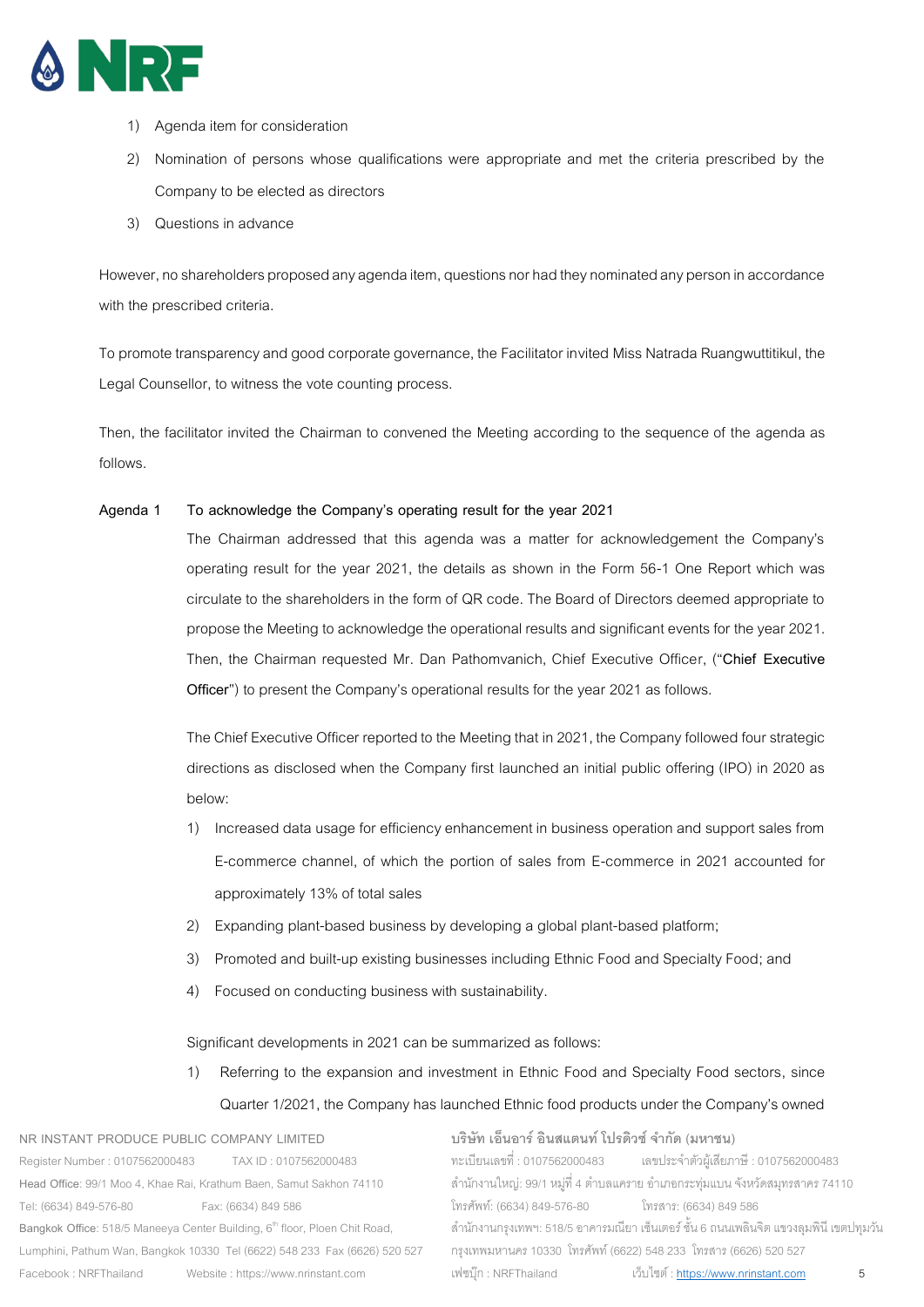

brand "Por Kwan" in Thailand which has been well received by customers and currently could be found in leading supermarkets throughout the country. At present, there are 2 Company's owned brand products that appeared in Thailand's market which are "Por Kwan" and "Sabzu". During Quarter 2 and 3 of the year 2021, the Company started entering in hemp business by investing in Golden Triangle Health Company Limited which operates a fully integrated hemp businesses from importing quality hemp seeds, research and development of hemp cultivation and extraction process, as well as development of hemp-flavored for food and beverage. In Quarter 3/2021, the Company invested in Botany Petcare Company Limited (Formerly Botany Studio Company Limited) by converting under-utilized facilities of City Food Company Limited, wholly owned subsidiary of the Company, from producing ethnic foods and soy milk to producing pet food and snacks in order to fully utilize the land, plant and manufacturing facilities in Ratchaburi province.The transformation is expected to complete and start commissioning within Quarter 3/2021. In the fourth quarter of 2021, the Company partnered with one of the leaders in hemp industry in the United States, Australis Capital Inc. (AUSA).

- 2) Strengthening plant-based business foundation: The Research and Development (R&D) Center in York, UK has been established, The Company invested in leading alternative protein fund "Unovis". In second quarter of 2021, the Company jointly with Innobic (Asia) Company Limited, a subsidiary of PTT Public Company Limited, to establish Nutra Regenerative Protein Company Limited (NRPT) which is a plant-based food facility located in Phra Nakhon Si Ayutthaya province. Currently, the facility is under construction. The commissioning is expected to commence within the first half of of 2023. In Quarter 3/2021, Plant and Bean Limited in UK received BRC approval which allowed the plant to fully operate. The Company also invested in UK leading plant-based brand Wicked Foods as well as being the distributor of Wicked Foods products in Asia. As for the fourth quarter of 2021, the Company invested in Konscious Foods, Inc., a company in plantbased space with core focus in seafood products. Konscious Food markets its seafood products primarily in North America. In the near future, the Company will launch the restaurant named "Alt Eatery" under the operation of the Company's subsidiary, Nove Eats Limited. The restaurant will offer variety of plant-based food and beverage.
- 3) E-commerce business expansion: In 2021, the Company successfully acquired 3 Amazon choice brands within the functional category included 1) Prime Labs 2) SOL Trading 3) WellPath, Additionally, in the fourth quarter of 2021, the Company invested in Indeem Group Company

**NR INSTANT PRODUCE PUBLIC COMPANY LIMITED**  Register Number : 0107562000483 TAX ID : 0107562000483 **Head Office**: 99/1 Moo 4, Khae Rai, Krathum Baen, Samut Sakhon 74110 Tel: (6634) 849-576-80 Fax: (6634) 849 586 Bangkok Office: 518/5 Maneeya Center Building, 6<sup>th</sup> floor, Ploen Chit Road, Lumphini, Pathum Wan, Bangkok 10330 Tel (6622) 548 233 Fax (6626) 520 527 Facebook : NRFThailand Website : https://www.nrinstant.com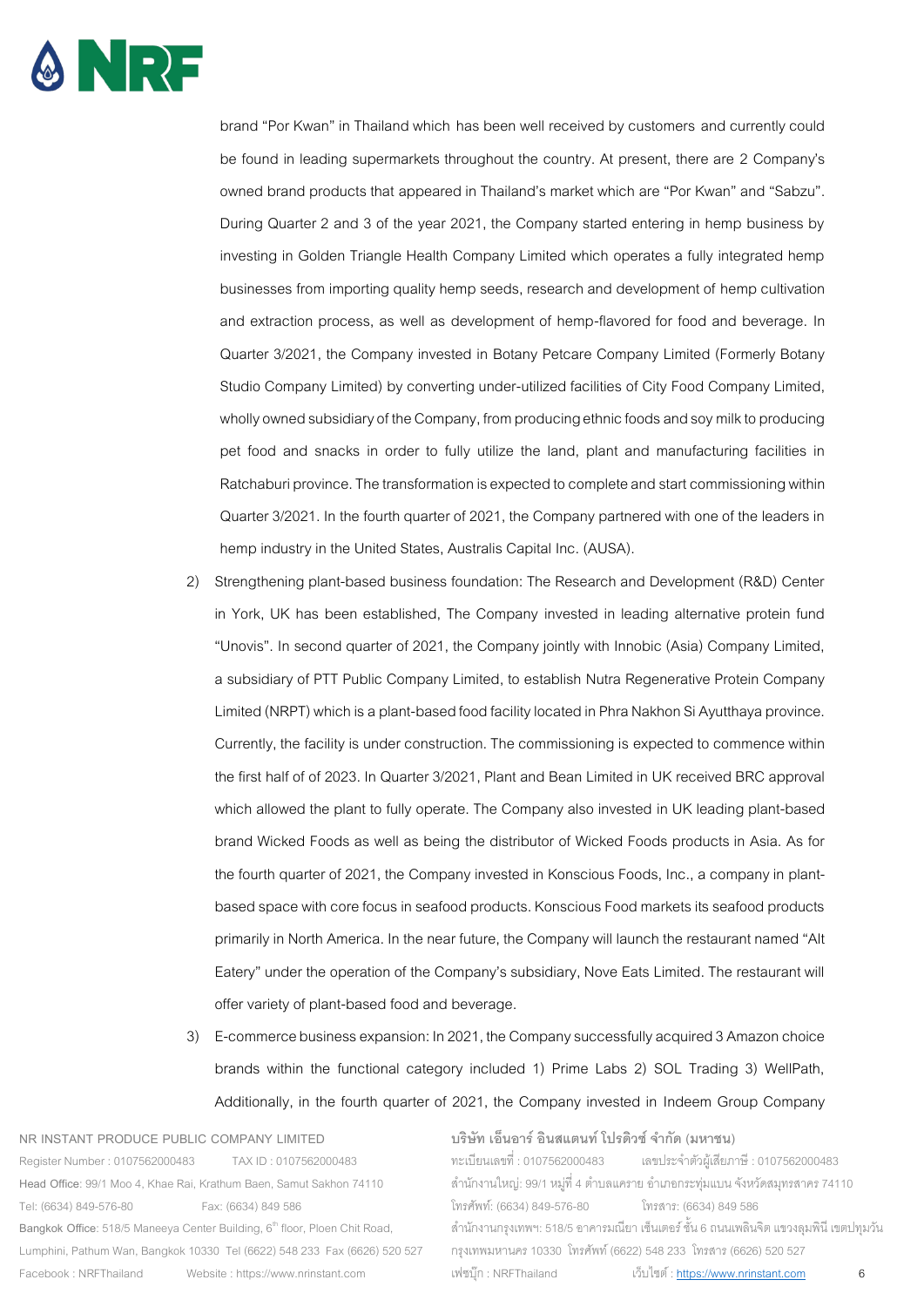

Limited which is the company operates business by selling skincare, supplement and consumer products in the form of Multi-Level Marketing (MLM) or Network Marketing in the offline channel and selling products through entrepreneurial members. Current members is approximately 300,000 members all over the country,

In terms of 2021 key financial highlights, the summary is as follow:

- Revenue from sales was Baht 2,100 million, increased by 49.1% YoY
- Normalized Net Profit was Baht 359 million which also included realized gain on select investment

# **Revenue**

Revenue from sales in 2021 was Baht 2,100 million, increased by 49.1% YoY, mainly from the rise of Ethnic/Specialty products sales as well as sales from E-commerce channel. Considering the global logistics issues and COVID-19 situation, the Company effectively manage and minimize the impact. Consequently, the Company received slight impact from delayed revenue recognition. However, the expenses were not affected as majority of the export term were Free ON Board (FOB) basis.

# Revenue breakdown by region

Export sales accounted for approximately 85.9% of total sales while domestic sales accounted for approximately 14.1% of total sales. The majority of export sales was from the United States which the Company anticipated that the market would continue to grow like European market that the demand for the Company's product increased. The Company is considering increasing production capacity to support the growing demand.

# Revenue breakdown by product category

|   | Product category          | Proportion (Percent) |
|---|---------------------------|----------------------|
|   | Ethnic and specialty Food |                      |
|   | E-commerce                | 18                   |
| 3 | Plant-based Food          |                      |
|   | <b>Functional Product</b> |                      |

#### **NR INSTANT PRODUCE PUBLIC COMPANY LIMITED**

Register Number : 0107562000483 TAX ID : 0107562000483 **Head Office**: 99/1 Moo 4, Khae Rai, Krathum Baen, Samut Sakhon 74110 Tel: (6634) 849-576-80 Fax: (6634) 849 586 Bangkok Office: 518/5 Maneeya Center Building, 6<sup>th</sup> floor, Ploen Chit Road, Lumphini, Pathum Wan, Bangkok 10330 Tel (6622) 548 233 Fax (6626) 520 527 Facebook : NRFThailand Website : https://www.nrinstant.com

# **บริษัท เอ็นอาร์อินสแตนท์โปรดิวซ์จํากัด (มหาชน)**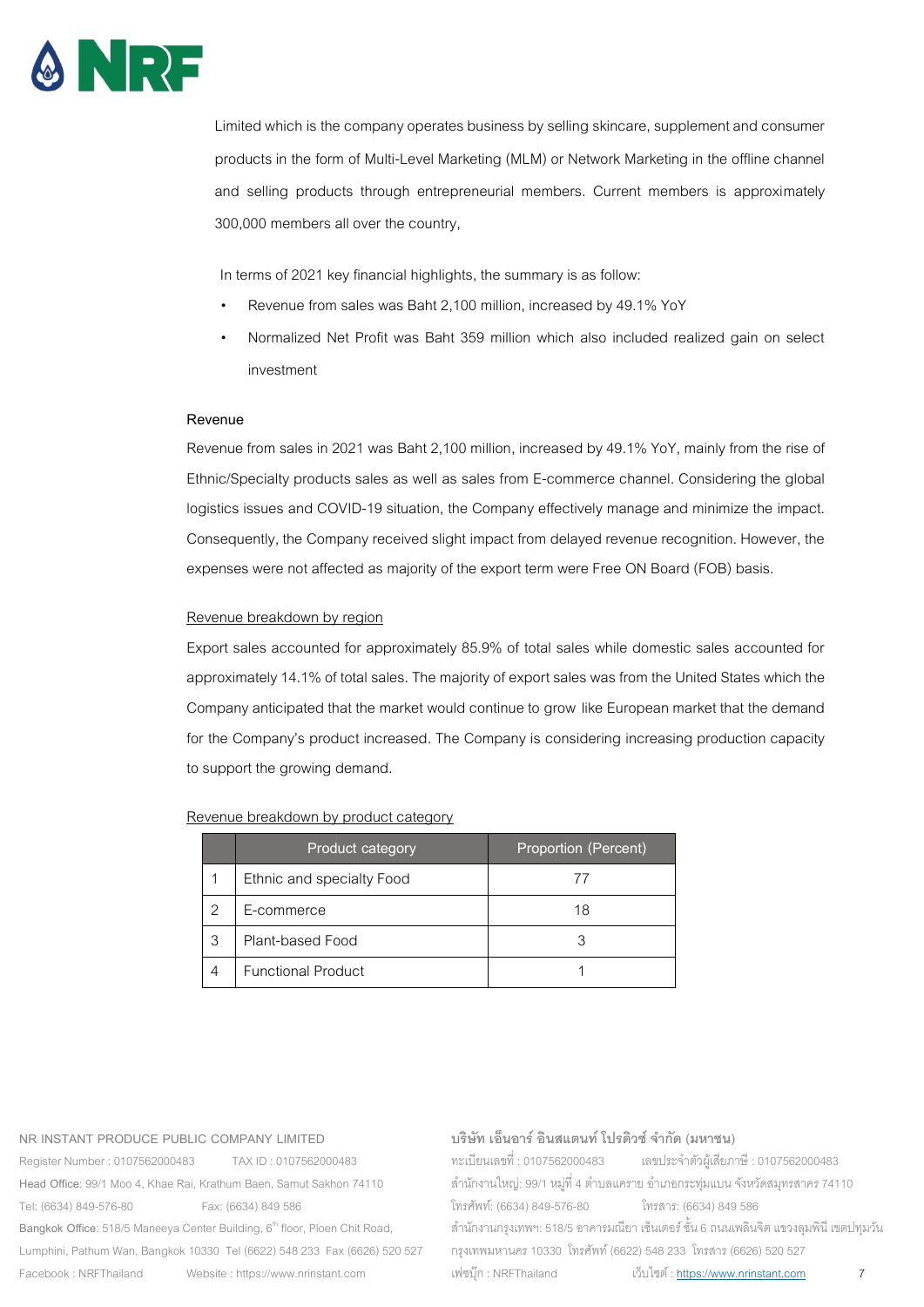

# Gross Profit

Gross profit in 2021 was Baht 817 million, increased by 88% YoY while gross profit margin was 38.9% rising from 30.8% in 2020 mainly from higher sales volume, Thai Baht depreciation and increase in Ecommerce revenue which has high margin.

#### Selling, General and Administration Expenses (SG&A)

SG&A expenses was Baht 632 million, increased from expenses consolidation of E-Commerce business and personal expenses to support future business growth.

# Normalized Earnings before Interest, Tax, Depreciation and Amortization (EBITDA)

Normalized EBITDA was Baht 546 million, increased by 69.4% YoY as a result of higher sales volume, depreciation of Thai Baht and capital gain from investment and sales of investment.

#### Normalized Net Profit

Normalized net profit was Baht 358 million, increased by 42.4% YoY which was in consistent with mentioned normalized EBITDA.

According to the Company's objective to be Food for Future Company, the Company entered into investment transactions of several startup companies which not only generate attractive returns on capital but also engaged capable teamwork and acquired knowledge, technology and innovations to drive business operation and growth.

#### **Financial Position as of 31 December 2021**

The Company's financial position as of 31 December 2021 remained strong with total assets of Baht 4,662 million, total liabilities of Baht 1,809 million and total shareholders' equity of Baht 2,853 million. The financial ratios were at acceptable level, for example, Debt to Equity ratio was at 0.6 times.

#### **Business Outlook in 2022**

Overall Food and Beverage industry is likely to continuously recover as COVID-19 situation changed in food-related consumer behaviors such as cooking at home more often led to the rising demand in food ingredients and seasoning. However, some risks remain, for example, logistics issues and high inflation situation. In term of Plant-based business which confronted a slight slow down last year from the COVID-19 pandemic that forced many restaurants to shut down, the plant-based industry is expected to constantly recover from easing of pandemic restrictions.

#### **NR INSTANT PRODUCE PUBLIC COMPANY LIMITED**

Register Number : 0107562000483 TAX ID : 0107562000483 **Head Office**: 99/1 Moo 4, Khae Rai, Krathum Baen, Samut Sakhon 74110 Tel: (6634) 849-576-80 Fax: (6634) 849 586 Bangkok Office: 518/5 Maneeya Center Building, 6<sup>th</sup> floor, Ploen Chit Road, Lumphini, Pathum Wan, Bangkok 10330 Tel (6622) 548 233 Fax (6626) 520 527 Facebook : NRFThailand Website : https://www.nrinstant.com

#### **บริษัท เอ็นอาร์อินสแตนท์โปรดิวซ์จํากัด (มหาชน)**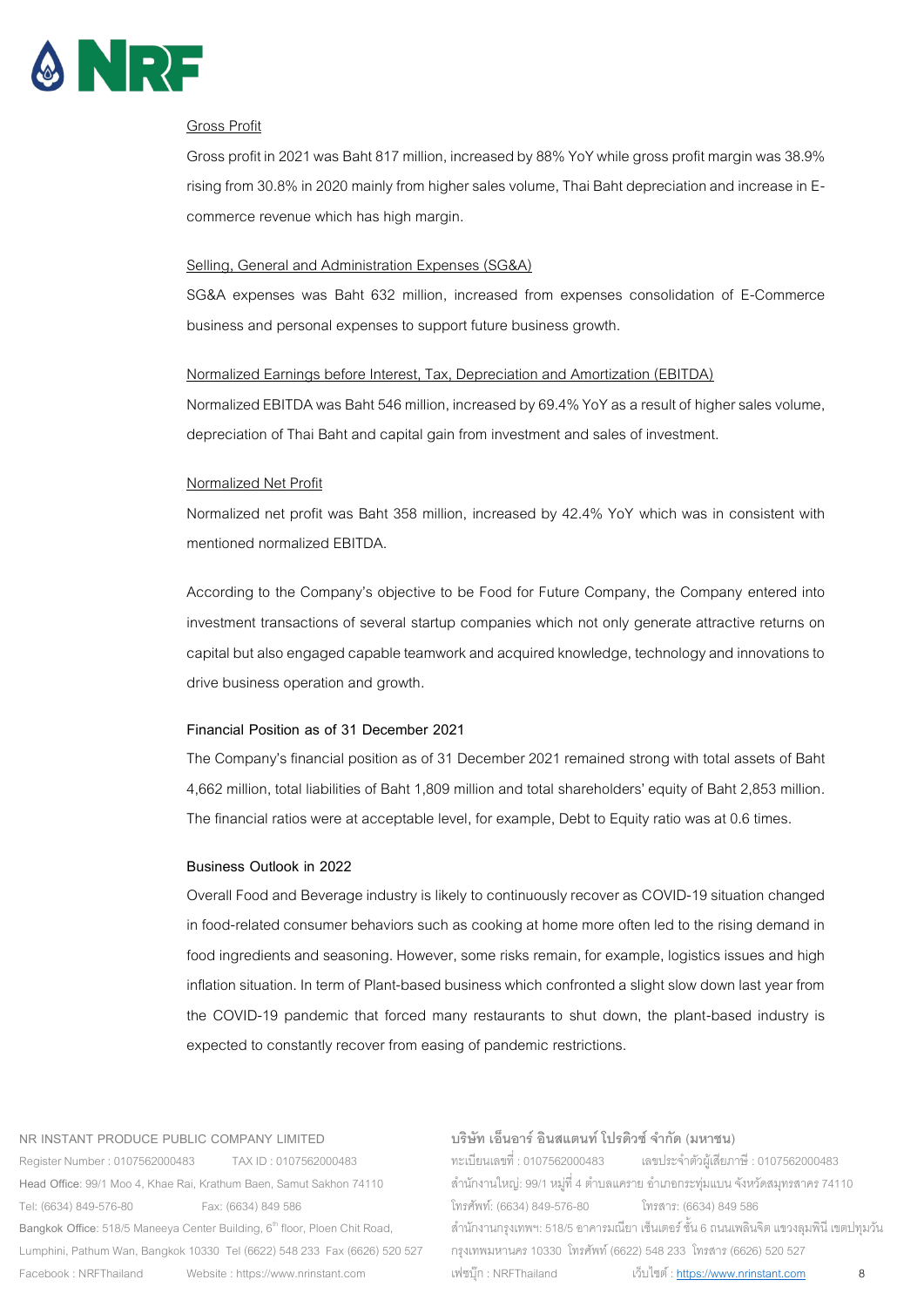

Moreover, as the Company focuses on conducting business sustainably and reducing global warming crisis, the Company targets to transform the organization into **"Clean Food Tech Company"**  bylowering carbon emission throughout the value chain of the Company starting from agriculture and harvest process to food production up to transport and logistics. In which bitcoin mining will play a vital role in making decarbonization project financially feasible. Thus, the Company will set up Decarbonization Department to explore and accommodate this project. Moreover, after 3 years in a row of carbon neutral food manufacturer, the Company intends to reach negative carbon emissions.

In 2022, the Company shall strongly implement strategic direction toward regional and global growth in the future. Revenue in 2022 is projected to grow 50 – 70% from the year 2021, mainly contribute from the following factors as summarized hereinbelow.

- 1) Revenue escalation from existing business including Ethnic and Functional Foods both domestic and international as well as incorporating Non-Fungible Token (NFT) in marketing activities in North America market. Additionally, the Company will recognize the revenue from pet food business this year
- 2) E-commerce business plan is to acquire more leading brands on E-commerce platform such as Amazon
- 3) Revenue form plant-based business is expected to increase from profit sharing from Plant and Bean in UK, NRPT joint venture in Thailand and Nove Eats Limited
- 4) The possibility to recognize the return from Corporate Venture Capital (CVC)

Regarding capital expenditure (Capex) during 2022 –2023, Capex is planned at approximately Baht 2,500 million with the investment pipeline in building E-commerce business and strengthening foundation of decarbonization ecosystem for sustainable growth.

In addition, the Chairman further informed the Meeting that the Company seriously adhered to all forms of transparency and anti-corruption. Therefore, the Company submitted the Declaration of Intent to Thailand's Private Sector Collective Action against Corruption (CAC) on 1 March 2021 and received the acceptance from CAC on 13 April 2021 and is in the process of applying for further certification.

The Chairman invited the shareholders to ask questions and/or raise their opinions. When it appeared that there were no questions or comments from any shareholders and/or proxies, the Facilitator further informed that this agenda was a matter for acknowledgement, thus did not require voting.

#### **NR INSTANT PRODUCE PUBLIC COMPANY LIMITED**

Register Number : 0107562000483 TAX ID : 0107562000483 **Head Office**: 99/1 Moo 4, Khae Rai, Krathum Baen, Samut Sakhon 74110 Tel: (6634) 849-576-80 Fax: (6634) 849 586 Bangkok Office: 518/5 Maneeya Center Building, 6<sup>th</sup> floor, Ploen Chit Road, Lumphini, Pathum Wan, Bangkok 10330 Tel (6622) 548 233 Fax (6626) 520 527 Facebook : NRFThailand Website : https://www.nrinstant.com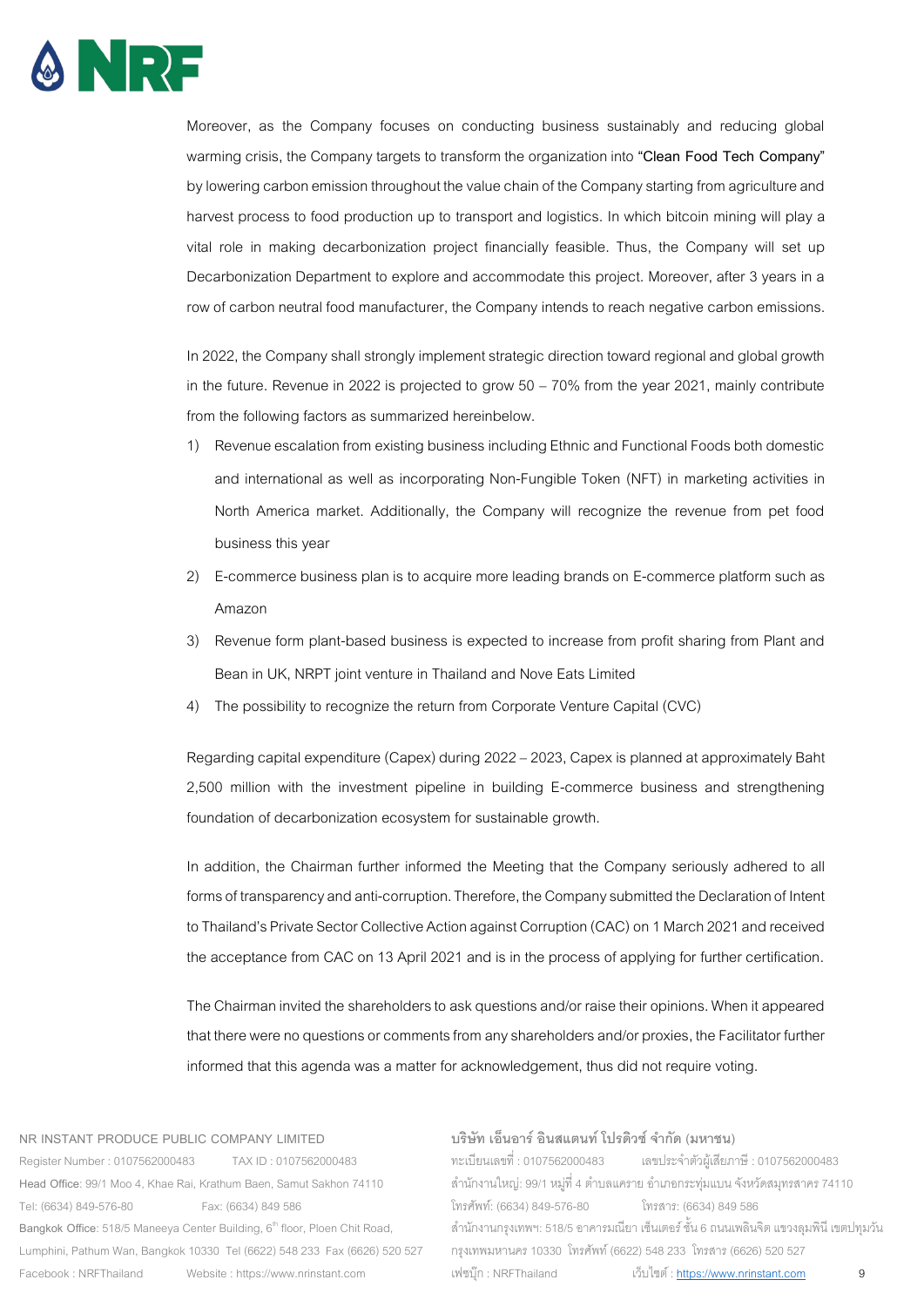

# **Resolution**

The Meeting acknowledged the Company's operational results for the year 2021.

# **Agenda 2 To consider and approve the financial statements for the year ended 31 December 2021**

The Chairman assigned Miss Penhurai Chaichatchaval, Chief Financial and Investment Officer ("**Chief Financial and Investment Officer**"), to report the details of this agenda.

Chief Financial and Investment Officer presented to the Meeting that this agenda was to consider the Company's Statement of Financial Position and Statement of Comprehensive Income for the year ended 31 December 2021 which was already circulated to the shareholders as shown in the Form 56-1 One Report in the form of QR code. Summary of essential information from the consolidated financial statements which were audited by the certified auditor of the Company and was endorsed by the Audit Committee and the Board of Directors were as follow:

# **Consolidated Statement of Financial Position**

|                            | 2021  | 2020  |                     | Changes |  |
|----------------------------|-------|-------|---------------------|---------|--|
|                            |       |       | <b>Million Baht</b> | $\%$    |  |
| Total assets               | 4,662 | 3,358 | 1,304               | 39      |  |
| <b>Total liabilities</b>   | 1,809 | 784   | 1,205               | 131     |  |
| Total shareholders' equity | 2,853 | 2,574 | 279                 | 11      |  |

# **Consolidated Statement of Comprehensive Income**

|                                  |       | 2020  | Changes             |               |
|----------------------------------|-------|-------|---------------------|---------------|
|                                  | 2021  |       | <b>Million Baht</b> | $\frac{0}{0}$ |
| Sales                            | 2,100 | 1,408 | 692                 | 49            |
| Total revenue                    | 2,318 | 1.444 | 874                 | 61            |
| Profit (loss) for the year       | 221   | 124   | 97                  | 78            |
| Earnings (loss) per share (Baht) | 0.16  | 0.11  | 0.05                | 48            |

The Chairman informed the opinion of the Board of Directors that the Board of Directors deemed appropriate to propose to the Meeting to consider and approve the financial statement of for the year ended 31 December 2021 and auditor's report which have been audited by the certified public accountant of EY Office Limited and endorsed by the Audit Committee and the Board of Directors.

#### **NR INSTANT PRODUCE PUBLIC COMPANY LIMITED**

Register Number : 0107562000483 TAX ID : 0107562000483 **Head Office**: 99/1 Moo 4, Khae Rai, Krathum Baen, Samut Sakhon 74110 Tel: (6634) 849-576-80 Fax: (6634) 849 586 Bangkok Office: 518/5 Maneeya Center Building, 6<sup>th</sup> floor, Ploen Chit Road, Lumphini, Pathum Wan, Bangkok 10330 Tel (6622) 548 233 Fax (6626) 520 527 Facebook : NRFThailand Website : https://www.nrinstant.com

# **บริษัท เอ็นอาร์อินสแตนท์โปรดิวซ์จํากัด (มหาชน)**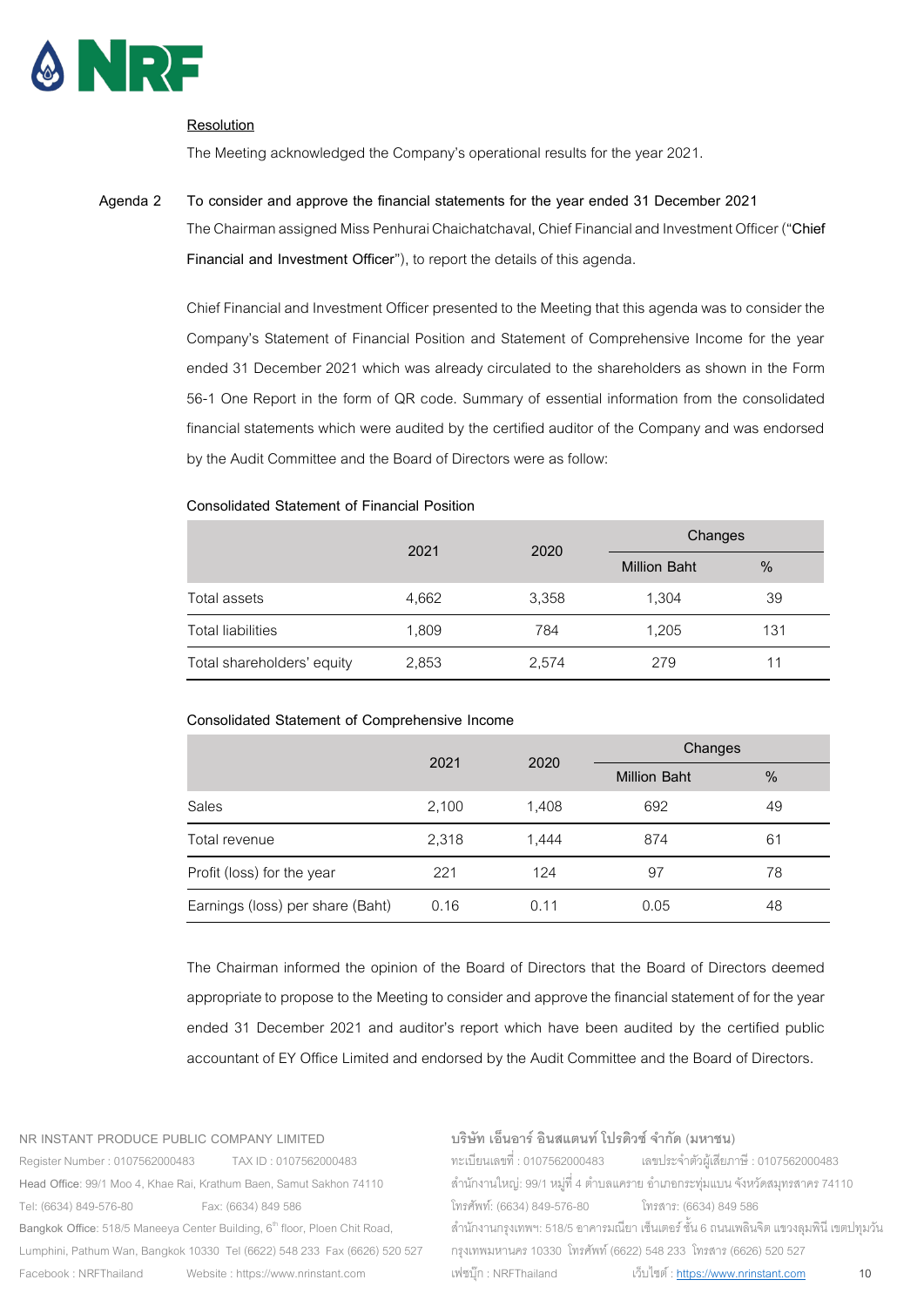

The Chairman invited the shareholders to ask questions and/or raise their opinions. When it appeared that there were no questions or comments from any shareholders and/or proxies, the Facilitator further informed that this agenda shall be approved by a majority vote of shareholders present at the Meeting and cast their votes. Then, the shareholders were requested to cast their votes. The voting results was as follows.

#### **Resolution**

The Meeting resolved to approve with majority of total number of votes of shareholders attending the meeting and casting votes as follows:

| Approved    | 1,035,891,961 | votes, | equivalent to           | 100.0000%  |
|-------------|---------------|--------|-------------------------|------------|
| Disapproved |               | vote,  | equivalent to           | $0.0000\%$ |
| Voided      |               | vote.  | equivalent to           | $0.0000\%$ |
| Abstained   |               | votes. | not constituted as vote |            |

Remarks: There were additional shareholders and/or proxies holding a total of 80,000 votes present at the Meeting.

# **Agenda 3 To consider and approve the allocation of the net profit as legal reserve and the dividend payment from the company's operation result for the year ended 31 December 2021**

The Chairman assigned Chief Financial and Investment Officer to report the details of this agenda.

Chief Financial and Investment Officer reported to the Meeting that in accordance with Article 45 of Company's Articles of Association, dividends shall be paid out of profits. In addition, following the Section 116 of the Public Limited Company Act and Article 48 of Company's Articles of Association, and the Company shall allocate not less than 5 percent of its annual net profit less the accumulated loss brought forward (if any) to a reserve fund until this fund attains an amount of at least 10 percent of the registered capital. The Board of Directors may propose to the shareholders to reserve any necessity as deem appropriate. The dividend policy of the Company is at least 30 percent of net income after legal and other corporate reserves. The allocation of the net profit as legal reserve and the dividend payment dividend payment are proposed as follow:

The allocation of the net profit from the operation in 2021 as legal reserve as required by law in the amount of Baht 11 million which is equal to 5.37% of the net profit of the year 2021. After the allocation of the legal reserve the total legal reserve of the Company will be Baht 41.40 million.

#### **NR INSTANT PRODUCE PUBLIC COMPANY LIMITED**

Register Number : 0107562000483 TAX ID : 0107562000483 **Head Office**: 99/1 Moo 4, Khae Rai, Krathum Baen, Samut Sakhon 74110 Tel: (6634) 849-576-80 Fax: (6634) 849 586 Bangkok Office: 518/5 Maneeya Center Building, 6<sup>th</sup> floor, Ploen Chit Road, Lumphini, Pathum Wan, Bangkok 10330 Tel (6622) 548 233 Fax (6626) 520 527 Facebook : NRFThailand Website : https://www.nrinstant.com

#### **บริษัท เอ็นอาร์อินสแตนท์โปรดิวซ์จํากัด (มหาชน)**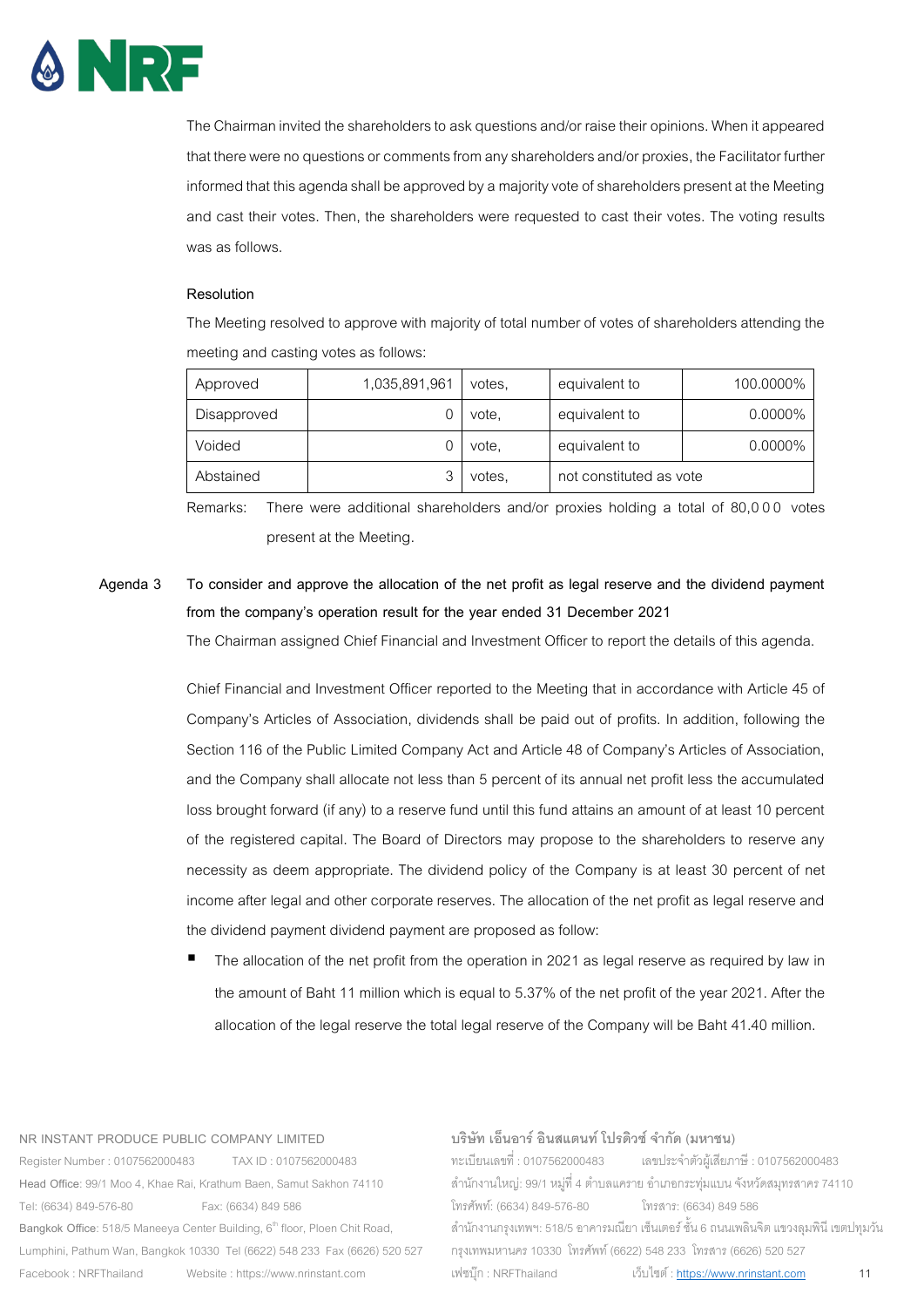

The payment of cash dividend of the Company's shareholders in the rate of Baht 0.041 per share or the total amount of not exceeding Baht 58,123,819.82.The cash dividends shall be subject to withholding tax at the rate prescribed by law.

In this regard, the date for determining the names of shareholders who shall be entitled to such dividend payment (Record Date) will be fixed on 29 April 2022. The dividend will be payable on 20 May 2022.

The Chairman informed the opinion of the Board of Directors that The Board of Directors deemed appropriate to propose to the Meeting to consider and approve the allocation of the net profit as legal reserve and the dividend payment from the performance of the year 2021 in form of cash dividends as the above details which was in accordance with the Company's dividend policy.

The Chairman invited the shareholders to ask questions and/or raise their opinions. When it appeared that there were no questions or comments from any shareholders and/or proxies, the Facilitator further informed that this agenda shall be approved by a majority vote of shareholders present at the Meeting and cast their votes. Then, the shareholders were requested to cast their votes. The voting results was as follows.

# **Resolution**

The Meeting resolved to approve with majority of total number of votes of shareholders attending the meeting and casting votes as follows:

| Approved    | 1,035,891,961 | votes, | equivalent to           | 100.0000%  |
|-------------|---------------|--------|-------------------------|------------|
| Disapproved |               | vote.  | equivalent to           | $0.0000\%$ |
| Voided      |               | vote,  | equivalent to           | $0.0000\%$ |
| Abstained   |               | votes. | not constituted as vote |            |

Remarks: There were no additional shareholders and/or proxies present at the Meeting.

**Agenda 4 To consider and approved the appointment of the Company's auditors and audit fee for the year 2022** The Chairman informed the Meeting that According to Section 120 of the Public Limited Company Act B.E. 2535 (and its amendment) and Article 38 of Company's Articles of Association, the Annual General Meeting of Shareholders shall appoint an auditor and determine the audit fee for the auditor. In addition, the Notification of the Capital Market Supervisory Board stipulates that the Company shall provide the rotation of auditors if the original auditor has performed the duty of reviewing or auditing and expressing opinions on the Company's financial statements for 7 accounting years, whether it is consecutive or

**NR INSTANT PRODUCE PUBLIC COMPANY LIMITED**  Register Number : 0107562000483 TAX ID : 0107562000483 **Head Office**: 99/1 Moo 4, Khae Rai, Krathum Baen, Samut Sakhon 74110 Tel: (6634) 849-576-80 Fax: (6634) 849 586 Bangkok Office: 518/5 Maneeya Center Building, 6<sup>th</sup> floor, Ploen Chit Road, Lumphini, Pathum Wan, Bangkok 10330 Tel (6622) 548 233 Fax (6626) 520 527 Facebook : NRFThailand Website : https://www.nrinstant.com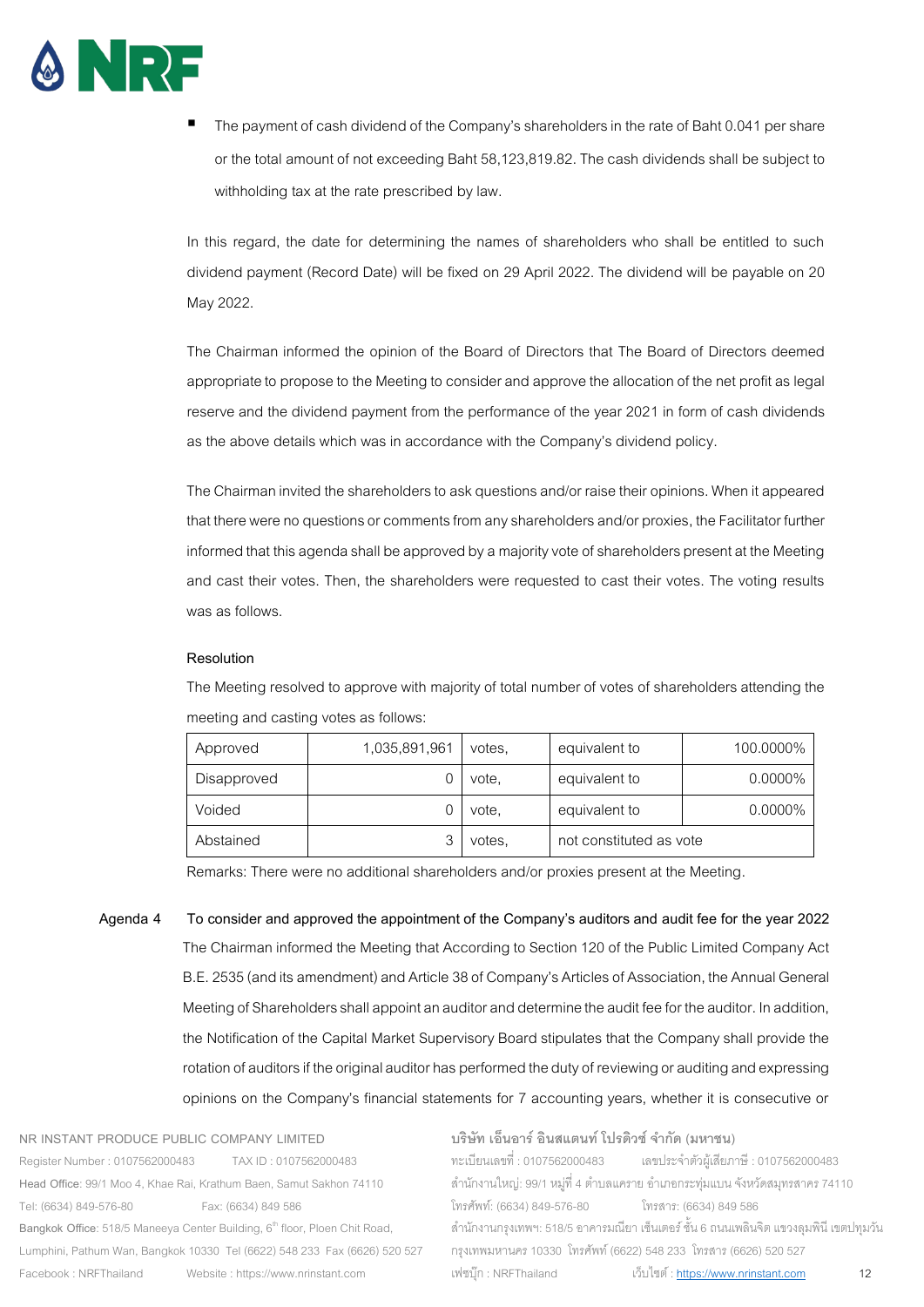

not. New auditor under the same audit firm of the original auditor can be appointed after 5 consecutive accounting years of the absence from the Company. The current auditor of the Company is Ms. Sineenart Jirachaikhuankhan, CPA No. 6287 from EY Office Limited who review and give opinion on the Company's financial statement for 2 year which still in accordance with the Notification of the SEC.

In this regard, Mr. Yeo Kok Tong, Chairman of the Audit Committee, assigned Dr. Dhas Udomdhammabhakdi, Member of the Audit Committee, to report the opinion of the Audit Committee on this agenda in Thai as summarized as follows:

The Audit Committee considered and selected auditors for the year 2022 by evaluating the quantity of work, service standard of the office, skill, knowledge, capability, experience in auditing, independence of auditors and team, and appropriateness of audit fee. As a result, the Audit Committee deemed appropriate to propose the shareholders to approve the appointment of auditors from EY Office Limited be the auditor of the Company for the year 2022. The list of auditors and audit fee were as follows.

1. Appointment of the Company's auditor of EY Office Limited for the year 2022 to inspect and render opinion for the financial statement of the Company according to the name listed as follows:

| Ms. Sineenart Jirachaikhuankhan | CPA No. 6287          | and/or |
|---------------------------------|-----------------------|--------|
| • Mr. Termphong Opanaphan       | CPA No. $4501$ and/or |        |
| Mr. Khitsada Lerdwana           | $CPA$ No. 4958 and/or |        |

Ms. Manee Rattanabunnakit CPA No. 5313

The above auditors were authorized to review and give opinion on the Company's financial statement. In the event that the aforementioned auditors are unable to perform their duties, EY Office Limited shall designate any of its auditors to be the auditor of the Company.

2. Endorse to fix the annual audit fee for the year 2022 to be Baht 5,760,000.00 excluding VAT, Non-Audit Fee, and actual out of packet expenses such as travelling expenses which was the normal cause of business.

Audit fee comparison between the financial statement of 2022 and 2021 was detailed as below:

| <b>Audit Fee</b>                          | 2022      | 2021      |
|-------------------------------------------|-----------|-----------|
| NR Instant Produce Public Company Limited | 2,950,000 | 2,500,000 |
| Nove Foods Limited                        | 400,000   | 400,000   |
| City Food Company Limited                 | 700,000   | 700,000   |
| NRF Consumer Limited (Formerly "Sabzu")   | 100,000   | 100,000   |
| Root the Future Limited                   | 70,000    | 70,000    |
| Nove Eats Limited                         | 230,000   | 150,000   |

**NR INSTANT PRODUCE PUBLIC COMPANY LIMITED**  Register Number : 0107562000483 TAX ID : 0107562000483 **Head Office**: 99/1 Moo 4, Khae Rai, Krathum Baen, Samut Sakhon 74110 Tel: (6634) 849-576-80 Fax: (6634) 849 586 Bangkok Office: 518/5 Maneeya Center Building, 6<sup>th</sup> floor, Ploen Chit Road, Lumphini, Pathum Wan, Bangkok 10330 Tel (6622) 548 233 Fax (6626) 520 527 Facebook : NRFThailand Website : https://www.nrinstant.com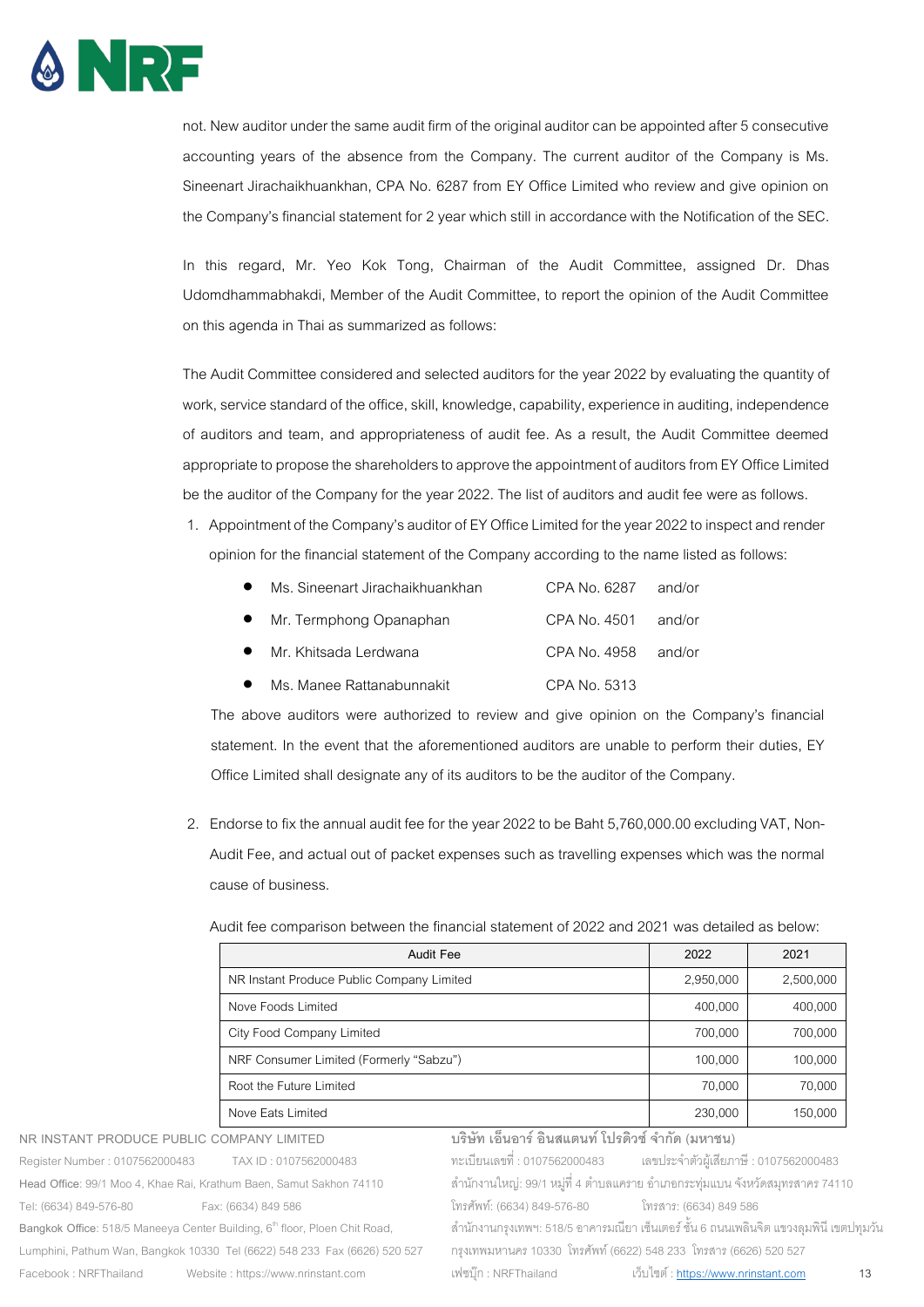# ANR-

| Audit Fee                                                             | 2022      | 2021      |
|-----------------------------------------------------------------------|-----------|-----------|
| Super Plants Limited                                                  | 70,000    | 70,000    |
| Botany Petcare Company Limited                                        | 400,000   |           |
| Golden Triangle Health Company Limited                                | 290,000   |           |
| Regeneration Capital Limited                                          | 100,000   | 70,000    |
| Indeem International Limited                                          | 350,000   |           |
| PBB Holdings Limited                                                  | 100.000   |           |
| Total                                                                 | 5,760,000 | 4,060,000 |
| Other operating expenses of NR Instant Produce Public Company Limited | As actual | 18,867.98 |
|                                                                       | expenses  |           |

The Chairman informed the opinion of the Board of Directors that the Board of Directors agreed with the proposal of the Audit Committee to propose the Meeting to consider and appoint auditors from EY Office Limited as mentioned details to be the auditor for the year 2022 and determine the audit fee in the total amount of Baht 5,760,000.00 excluding VAT, Non-Audit Fee and actual out of pocket expenses such as travelling expenses, document expense and etc., which is the normal cause of business. Nevertheless, in case that the Company would expand its business during the year, the Company would propose to have such subsidiary consider for approval of remuneration upon auditor's fee in such regard.

The Chairman invited the shareholders to ask questions and/or raise their opinions. When it appeared that there were no questions or comments from any shareholders and/or proxies, the Facilitator further informed that this agenda shall be approved by a majority vote of shareholders present at the Meeting and cast their votes. Then, the shareholders were requested to cast their votes. The voting results was as follows.

# **Resolution**

The Meeting resolved to approve with majority of total number of votes of shareholders attending the meeting and casting votes as follows:

| Approved    | 1,035,891,961 | votes. | equivalent to           | 100.0000% |
|-------------|---------------|--------|-------------------------|-----------|
| Disapproved |               | votes. | equivalent to           | 0.0000%   |
| Voided      |               | vote,  | equivalent to           | 0.0000%   |
| Abstained   |               | vote.  | not constituted as vote |           |

Remarks: There were no additional shareholders and/or proxies present at the Meeting.

#### **NR INSTANT PRODUCE PUBLIC COMPANY LIMITED**

Register Number : 0107562000483 TAX ID : 0107562000483 **Head Office**: 99/1 Moo 4, Khae Rai, Krathum Baen, Samut Sakhon 74110 Tel: (6634) 849-576-80 Fax: (6634) 849 586 Bangkok Office: 518/5 Maneeya Center Building, 6<sup>th</sup> floor, Ploen Chit Road, Lumphini, Pathum Wan, Bangkok 10330 Tel (6622) 548 233 Fax (6626) 520 527 Facebook : NRFThailand Website : https://www.nrinstant.com

## **บริษัท เอ็นอาร์อินสแตนท์โปรดิวซ์จํากัด (มหาชน)**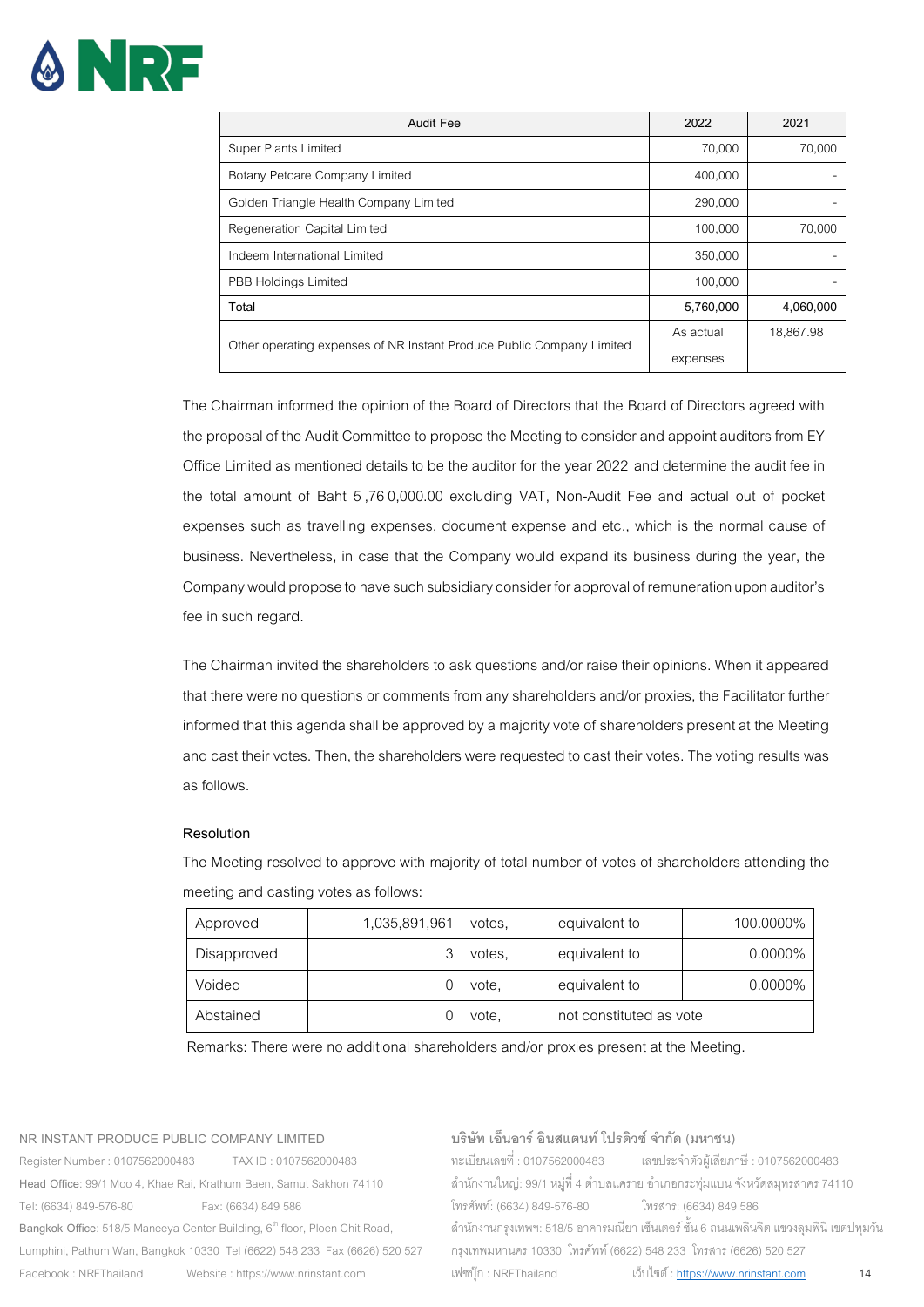

# **Agenda 5 To consider and approve the appointment of directors to replace the directors who will retire by rotation**

The Chairman informed the Meeting that According to Section 71 of the Public Limited Company Act B.E. 2535 (and its amendment) and Article 17of Company's Articles of Association, at every annual general meeting of shareholders, one-third of directors shall retire from the office. If the number of directors is not multiple of three, the number nearest to one-third shall retire from the office. Director retiring from the office in the first and second year after registration of the Company shall be selected by drawing lots. In subsequent years, the directors who has held office longest shall retire. However, the directors retiring from office by rotation may be re-elected. At this Meeting, there were 3 directors who retired by rotation whose names were as follows.

| No. | Name                   | Positions                                                   |  |  |
|-----|------------------------|-------------------------------------------------------------|--|--|
| 1   | Mrs. Kesara Manchusree | Independent Director / Chairman of the Board of Directors / |  |  |
|     |                        | Chairman of the Corporate Governance and Sustainability     |  |  |
|     |                        | Committee                                                   |  |  |
| 2   | Mr. Yeo Kok Tong       | Independent Director / Chairman of the Audit Committee /    |  |  |
|     |                        | Member of the Nomination and Remuneration Committee         |  |  |
| 3   | Mr. Dan Pathomyanich   | Director / Member of the Risk Management Committee / Member |  |  |
|     |                        | of the Investment Committee / Member of the Corporate       |  |  |
|     |                        | Governance and Sustainability Committee / Chairman of the   |  |  |
|     |                        | Executive Committee / Chief Executive Officer               |  |  |

In this respect, the Company offered an opportunity to shareholders to nominate any qualified candidates to be elected as directors of the Company from 11 October 2021 to 10 January 2022. However, there was no shareholder nominating any candidates to be elected as directors of the Company.

The Nomination and Remuneration Committee, excluding directors having interests, considered the qualifications, competencies, knowledge, capability, and experience beneficial to Company's business operations including but not limited to the ethics and morality as well as good perspective to the Company whom would be able to dedicate time sufficiently to the operation, Thus it is deemed appropriate to endorse to the Board of Directors to propose the Meeting to consider and approve the appointment of directors who are retired by rotation to resume their office as the directors for another term.

**NR INSTANT PRODUCE PUBLIC COMPANY LIMITED** 

Register Number : 0107562000483 TAX ID : 0107562000483 **Head Office**: 99/1 Moo 4, Khae Rai, Krathum Baen, Samut Sakhon 74110 Tel: (6634) 849-576-80 Fax: (6634) 849 586 Bangkok Office: 518/5 Maneeya Center Building, 6<sup>th</sup> floor, Ploen Chit Road, Lumphini, Pathum Wan, Bangkok 10330 Tel (6622) 548 233 Fax (6626) 520 527 Facebook : NRFThailand Website : https://www.nrinstant.com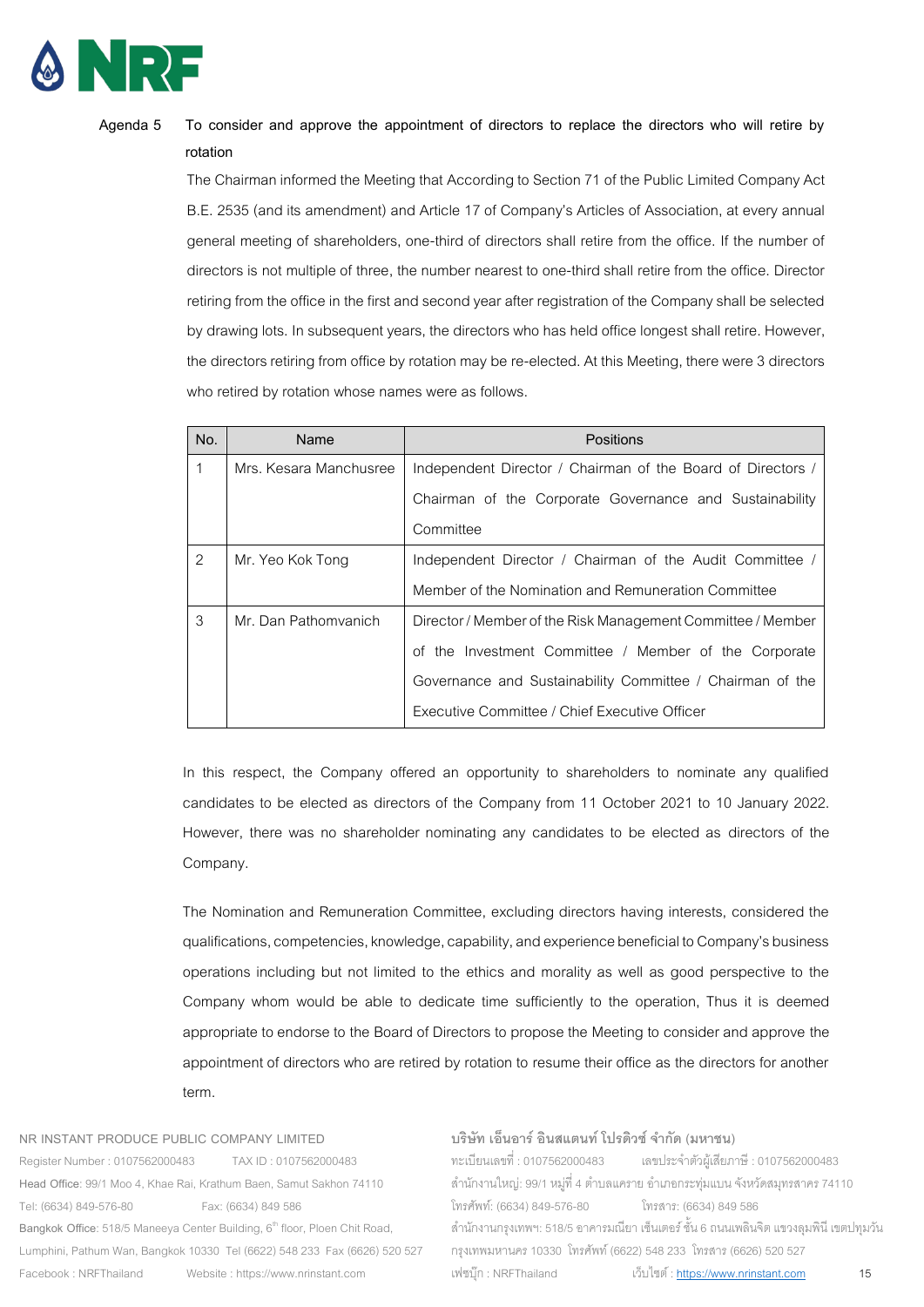

The Board of Directors, excluding directors having interests, deemed appropriate to propose the Meeting to consider and appoint 3 directors retiring from office by rotation being Mrs. Kesara Manchusree, Mr. Yeo Kok Tong and Mr. Dan Pathomvanich to resume the office for another term as recommended by the Nomination and Remuneration Committee as such individuals are knowledgeable, capable, experienced, past performance, devotion and responsibilities during their service terms as well as the qualification as required by law which will benefit business operations of the Company.

This agenda shall be approved by majority of total number of votes of shareholders attending the meeting and casting votes. The voting will be on individual basis.

The Chairman invited the shareholders to ask questions and/or raise their opinions. The Facilitator further informed that this agenda 5 shall be approved by a majority vote of shareholders present at the Meeting and cast their votes. In order to conform with the good corporate governance principles, the retired directors were requested to temporarily leave the Meeting.

# **The directors who had retired by rotation abandoned the Meeting.**

The Facilitator presented the profiles of the 3 directors. When it appeared that there were no questions or comments from any shareholders, Then, the shareholders were requested to cast their votes on individual basis. The voting results was as follows:

# **Resolution**

The Meeting resolved to re-appoint directors who are due to retire from office by rotation to resume the office for another term by a majority vote of shareholders presented at the Meeting and cast their votes for each individual candidate as follows:

**1. Mrs. Kesara Manchusree to be Independent Director**

| Approved    | 1,035,891,961 | votes. | equivalent to           | 100.0000%  |
|-------------|---------------|--------|-------------------------|------------|
| Disapproved |               | votes. | equivalent to           | $0.0000\%$ |
| Voided      |               | vote,  | equivalent to           | $0.0000\%$ |
| Abstained   |               | vote.  | not constituted as vote |            |

# **2. Mr. Yeo Kok Tong to be Independent Director**

| Approved    | 1,035,891,961 | votes. | equivalent to           | 100.0000%  |
|-------------|---------------|--------|-------------------------|------------|
| Disapproved | հ             | votes. | equivalent to           | $0.0000\%$ |
| Voided      |               | vote.  | equivalent to           | 0.0000%    |
| Abstained   |               | vote,  | not constituted as vote |            |

**NR INSTANT PRODUCE PUBLIC COMPANY LIMITED**  Register Number : 0107562000483 TAX ID : 0107562000483 **Head Office**: 99/1 Moo 4, Khae Rai, Krathum Baen, Samut Sakhon 74110 Tel: (6634) 849-576-80 Fax: (6634) 849 586 Bangkok Office: 518/5 Maneeya Center Building, 6<sup>th</sup> floor, Ploen Chit Road, Lumphini, Pathum Wan, Bangkok 10330 Tel (6622) 548 233 Fax (6626) 520 527 Facebook : NRFThailand Website : https://www.nrinstant.com **บริษัท เอ็นอาร์อินสแตนท์โปรดิวซ์จํากัด (มหาชน)** ทะเบียนเลขที่ : 0107562000483 เลขประจ ำตัวผู้เสียภำษี : 0107562000483 สำนักงานใหญ่: 99/1 หมู่ที่ 4 ตำบลแคราย อำเภอกระทุ่มแบน จังหวัดสมุทรสาคร 74110 โทรศัพท์: (6634) 849-576-80 โทรสำร: (6634) 849 586 ส ำนักงำนกรุงเทพฯ: 518/5อำคำรมณียำ เซ็นเตอร์ ชั้น 6 ถนนเพลินจิต แขวงลุมพินี เขตปทุมวัน กรุงเทพมหำนคร 10330 โทรศัพท์(6622) 548 233 โทรสำร (6626) 520 527 เฟซบุ๊ก : NRFThailand เว็บไซต์[: https://www.nrinstant.com](https://www.nrinstant.com/) 16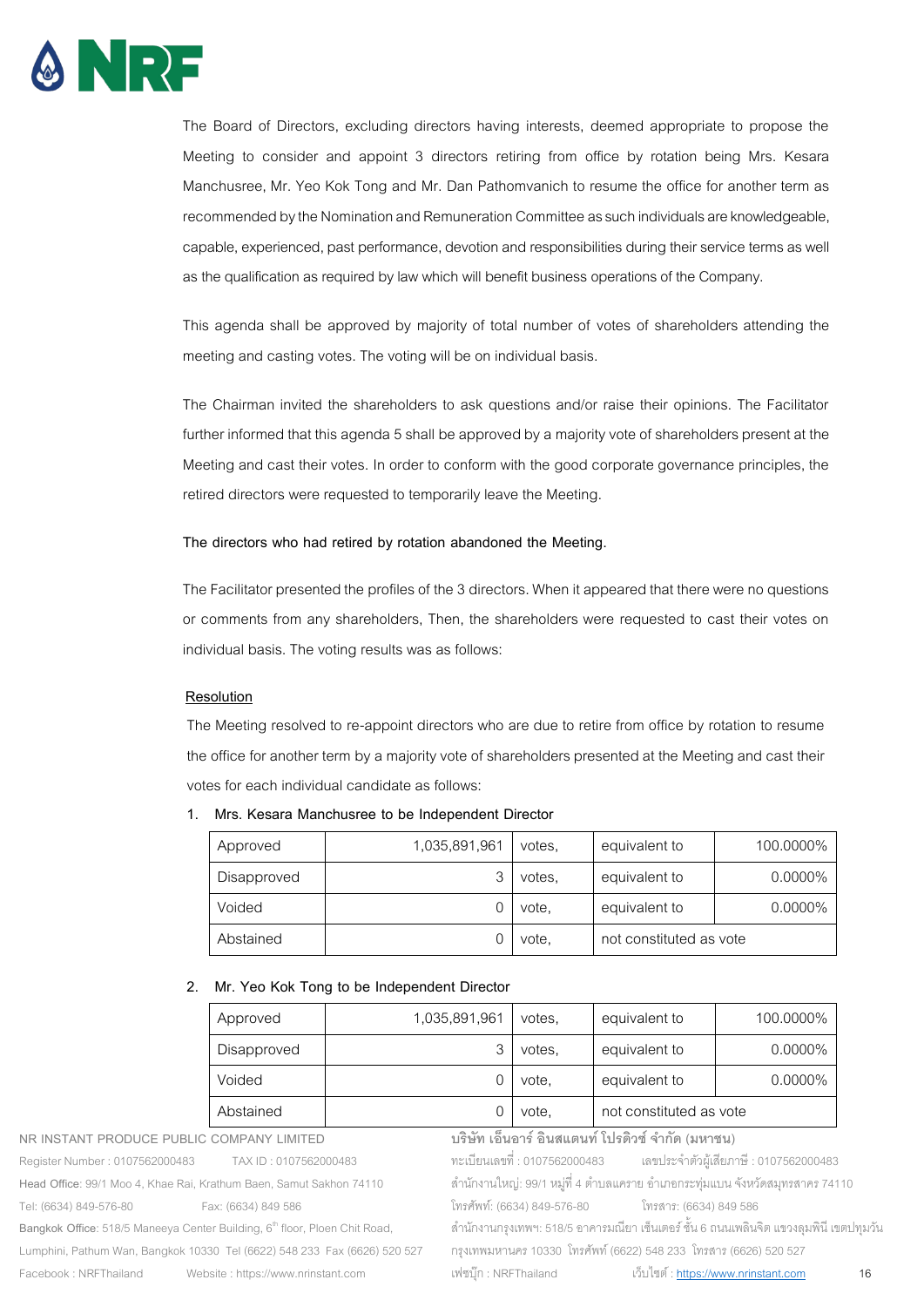

# **3. Mr. Dan Pathomvanich to be Director**

| Approved    | 1,035,891,961 | votes. | equivalent to           | 100.0000%  |
|-------------|---------------|--------|-------------------------|------------|
| Disapproved |               | votes. | equivalent to           | $0.0000\%$ |
| Voided      |               | vote.  | equivalent to           | $0.0000\%$ |
| Abstained   |               | vote,  | not constituted as vote |            |

Remarks: There were no additional shareholders and/or proxies present at the Meeting.

# **The 3 directors returned to the Meeting.**

#### **Agenda 6 To consider and approve the director's remuneration for the year 2022**

The Chairman assigned the Facilitator to report the details of this agenda.

The Facilitator informed the Meeting that according to Section 90 of the Public Limited Company Act, directors are entitled to receive remuneration which shall be in accordance with resolutions of meetings of shareholders.

The Company established the director's remuneration guideline where the competitiveness of remuneration among listed companies in the same industry, performance statements, business size and directors' accountability were considered in order to attract qualified director to support the business's target of the Companyand represented the transparency procedure to create confidence for shareholders.

In this regard, the Nomination and Remuneration Committee considered the directors' remuneration by considering the Company's operating results, the size of the business, and the responsibilities of the Board of Directors in comparison with other companies listed on the Stock Exchange of Thailand with a similar market capitalization and other listed companies within the same industry as stated in the Director Compensation survey by Thai Institute of Directors. The Meeting was proposed to determine the director's remuneration for the year 2022 as follows:

- 1. Budget for directors' remuneration is not exceed the amount of Baht 8,160,000; and
- 2. The monthly remuneration of directors is at the rate as detailed below.

#### **NR INSTANT PRODUCE PUBLIC COMPANY LIMITED**

Register Number : 0107562000483 TAX ID : 0107562000483 **Head Office**: 99/1 Moo 4, Khae Rai, Krathum Baen, Samut Sakhon 74110 Tel: (6634) 849-576-80 Fax: (6634) 849 586 Bangkok Office: 518/5 Maneeya Center Building, 6<sup>th</sup> floor, Ploen Chit Road, Lumphini, Pathum Wan, Bangkok 10330 Tel (6622) 548 233 Fax (6626) 520 527 Facebook : NRFThailand Website : https://www.nrinstant.com

# **บริษัท เอ็นอาร์อินสแตนท์โปรดิวซ์จํากัด (มหาชน)**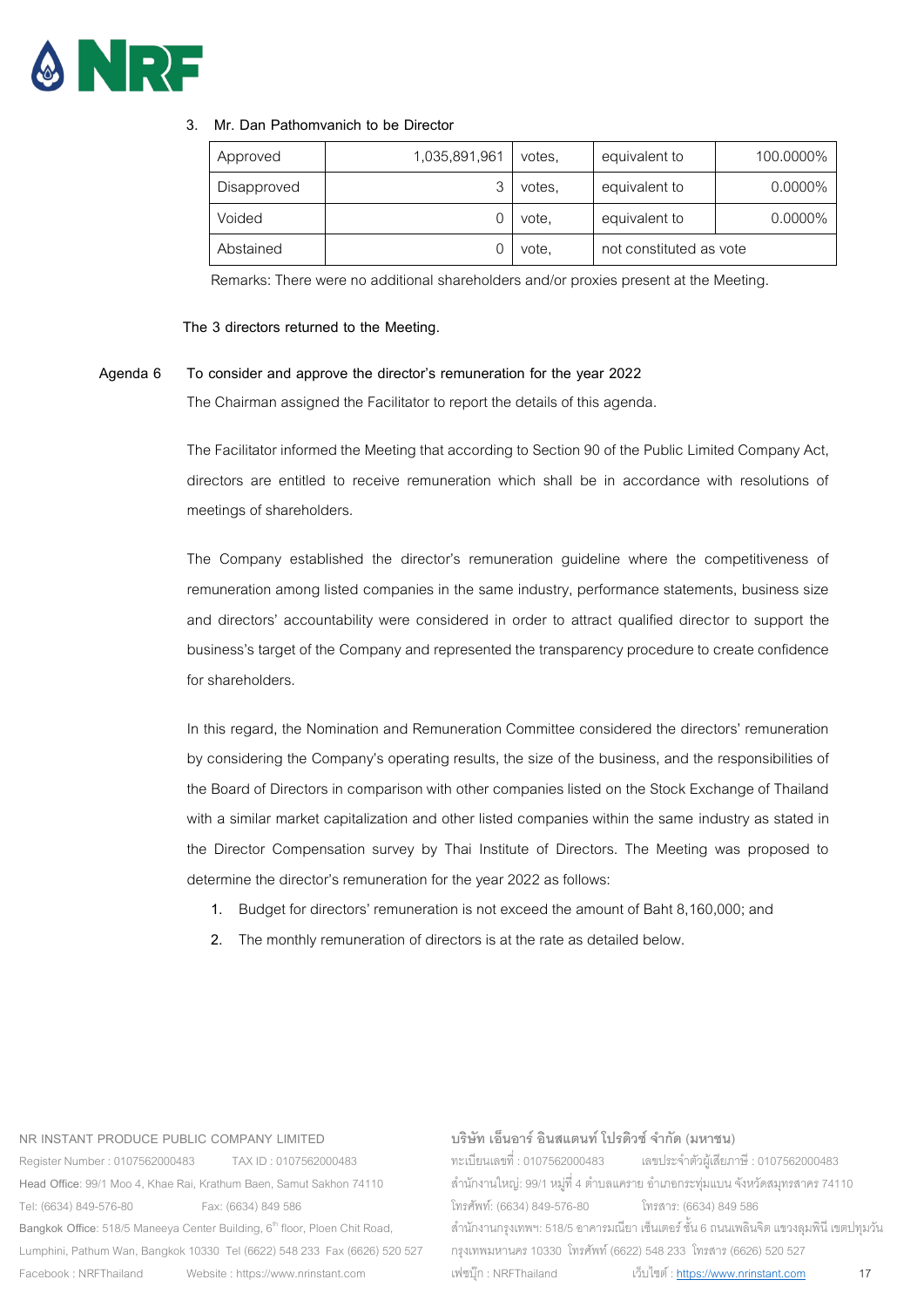

| Remuneration of the Board of Directors            | Remuneration in 2022 | Remuneration in 2021 |
|---------------------------------------------------|----------------------|----------------------|
|                                                   | (Baht per month)     | (Baht per month)     |
| <b>Board of Directors</b>                         |                      |                      |
| Chairman of the Board                             | 200,000 Baht / month | 200,000 Baht / month |
| Director<br>L,                                    | 30,000 Baht / month  | 30,000 Baht / month  |
| <b>Executive Director</b>                         | None                 | None                 |
| <b>Audit Committee</b>                            |                      |                      |
| Chairman                                          | 100,000 Baht / month | 100,000 Baht / month |
| Director                                          | 30,000 Baht / month  | 30,000 Baht / month  |
| Nomination and Remuneration Committee             |                      |                      |
| Chairman                                          | 30,000 Baht / month  | 30,000 Baht / month  |
| Director<br>$\overline{a}$                        | 20,000 Baht / month  | 20,000 Baht / month  |
| <b>Executive Director</b>                         | None                 | None                 |
| <b>Investment Committee</b>                       |                      |                      |
| Chairman                                          | 30,000 Baht / month  | 30,000 Baht / month  |
| <b>Director</b><br>$\overline{a}$                 | 20,000 Baht / month  | 20,000 Baht / month  |
| <b>Executive Director</b>                         | None                 | None                 |
| Corporate Governance and Sustainability Committee |                      |                      |
| Chairman                                          | 30,000 Baht / month  | 30,000 Baht / month  |
| Director                                          | 20,000 Baht / month  | 20,000 Baht / month  |
| <b>Executive Director</b>                         | None                 | None                 |
| <b>Risk Management Committee</b>                  |                      |                      |
| Chairman                                          | 30,000 Baht / month  | 30,000 Baht / month  |
| Director<br>L,                                    | 20,000 Baht / month  | 20,000 Baht / month  |
| <b>Executive Director</b>                         | None                 | None                 |

The Chairman stated the opinion of the Board of Directors that the Board of Directors considered the recommendation of the Nomination and Remuneration Committee, which has carefully considered the matter by taking into account the various factors such as the scope of responsibilities, knowledge, capability, experience, performance and the current practices of listed companies in the same industry, and deems it appropriate to propose to the Meeting to consider and determine the directors' remuneration, consisting of monthly remuneration at the amount not exceeding Baht 8,160,000 and to be effective from 1 January 2022 onwards.

**NR INSTANT PRODUCE PUBLIC COMPANY LIMITED**  Register Number : 0107562000483 TAX ID : 0107562000483

**Head Office**: 99/1 Moo 4, Khae Rai, Krathum Baen, Samut Sakhon 74110 Tel: (6634) 849-576-80 Fax: (6634) 849 586 Bangkok Office: 518/5 Maneeya Center Building, 6<sup>th</sup> floor, Ploen Chit Road, Lumphini, Pathum Wan, Bangkok 10330 Tel (6622) 548 233 Fax (6626) 520 527 Facebook : NRFThailand Website : https://www.nrinstant.com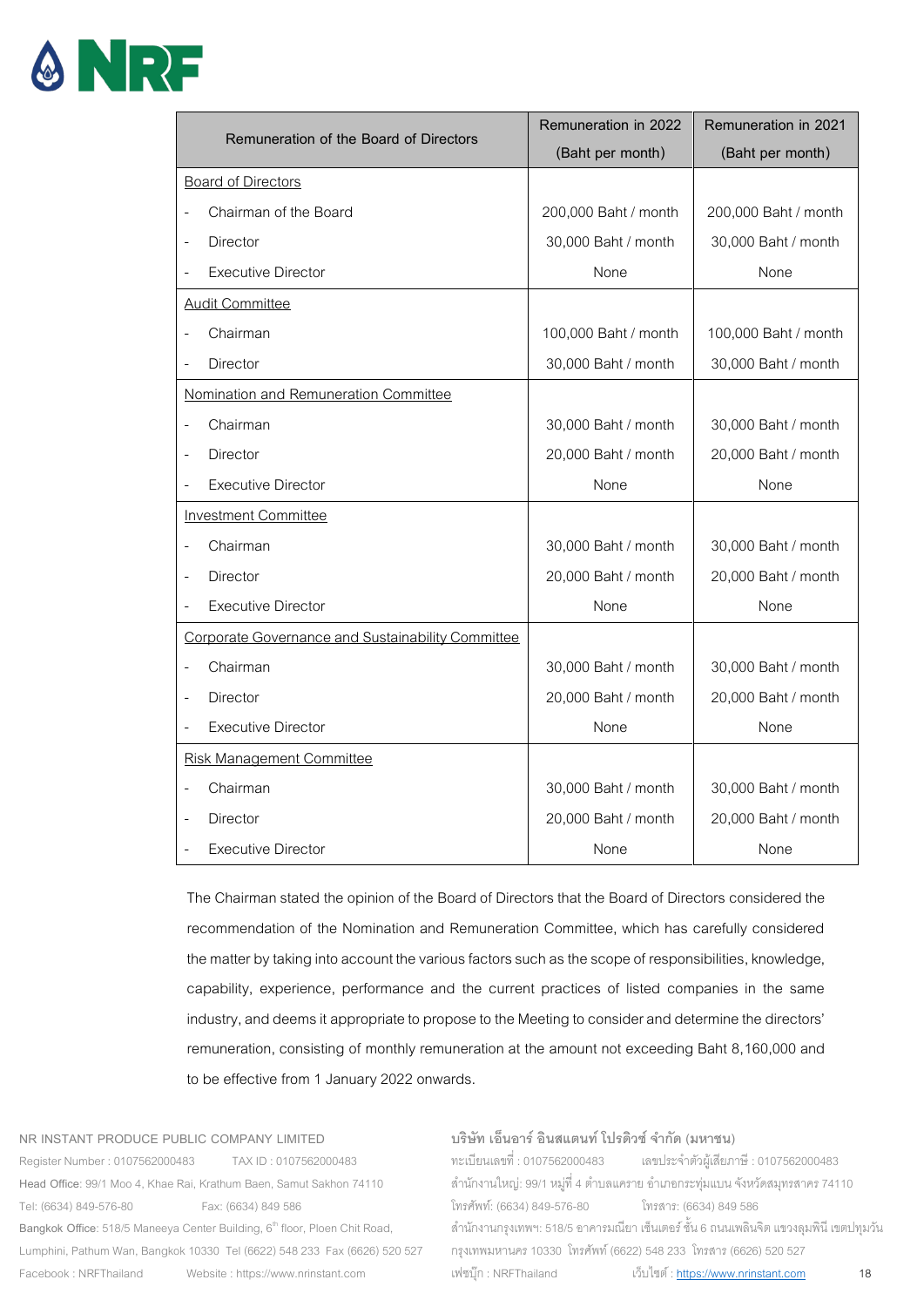

The Chairman invited the shareholders to ask questions and/or raise their opinions. When it appeared that there were no questions or comments from any shareholders and/or proxies, the Facilitator further informed that this agenda shall be approved with a vote of no less than two-thirds (2/3) of the total number of votes of shareholders present at the meeting. Then, the shareholders were requested to cast their votes. The voting results was as follows.

#### **Resolution**

The Meeting resolved to approve with a vote of no less than two-thirds (2/3) of the total number of votes of shareholders present at the meeting as follow:

| Approved    | 1,035,891,961 | votes, | equivalent to | 100.0000%  |
|-------------|---------------|--------|---------------|------------|
| Disapproved |               | votes. | equivalent to | $0.0000\%$ |
| Voided      |               | vote,  | equivalent to | 0.0000%    |
| Abstained   |               | vote.  | equivalent to | $0.0000\%$ |

Remarks: There were no additional shareholders and/or proxies present at the Meeting.

# **Agenda 7 To consider and approve the amendment to Clause 3. (Objectives)**

The Chairman assigned the Facilitator to report the details of this agenda.

The Facilitator informed the Meeting that to be in accordance with the current business operation and the business expansion plan in the future. The 2022 Annual General Meeting of Shareholders is proposed to consider and approve the amendment to Clause 3. (Objectives) of the Company's Memorandum under section 31 of Public Company Limited Act B.E.2535 (1992) by adding new 1 objective, a total of 52objectives, as detail below

# *Clause 52 To invest in digital assets including mining and trading in digital asset.*

The Chairman then invited Mr. Dan Pathomvanich, the Chief Executive Officer to additionally explain to the shareholders in relation to reason to include the business operation upon digital asset, to the Company's business which currently conduct the food industry. There is further explanation that the Company opines that blockchain technology is the future for production transparency as well as the procurement and raw material production, of which such tools has been adapted to use for the assistance in the foreign countries already, including the utilization of Non-Fungible Token (NFT) of which is the marketing tools which crease interest to the customers and alliance. Such tools could support the Company's further profit and marketing development.

#### **NR INSTANT PRODUCE PUBLIC COMPANY LIMITED**

Register Number : 0107562000483 TAX ID : 0107562000483 **Head Office**: 99/1 Moo 4, Khae Rai, Krathum Baen, Samut Sakhon 74110 Tel: (6634) 849-576-80 Fax: (6634) 849 586 Bangkok Office: 518/5 Maneeya Center Building, 6<sup>th</sup> floor, Ploen Chit Road, Lumphini, Pathum Wan, Bangkok 10330 Tel (6622) 548 233 Fax (6626) 520 527 Facebook : NRFThailand Website : https://www.nrinstant.com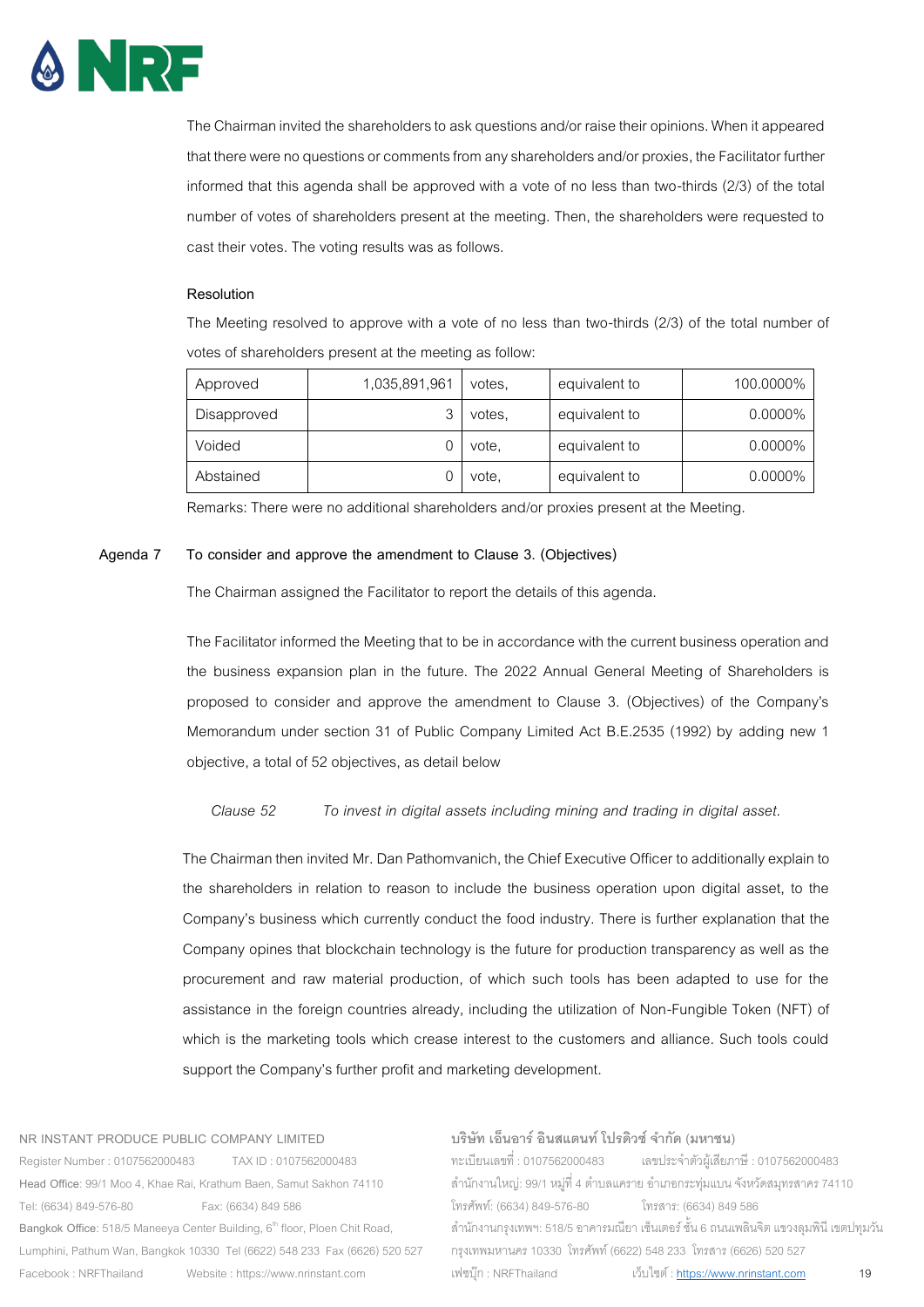

The Chairman further informed the Meeting that the digital asset is unavoidable to be used as a tools for strengthening the business conduct of the Company as well as to make the Company be up to the world's trend for more sufficient in business operation internally.

The Chairman stated the opinion of the Board of Directors that the Board of Directors deemed appropriate to propose the Meeting to consider and approve the amendment to Clause 3. (Objectives) of the Company's Memorandum to be in accordance with the current business operation by adding new 1 objective as aforementioned detail.

The Chairman invited the shareholders to ask questions and/or raise their opinions.

- **Question** Mr. Gurdist Malhotra, a shareholder, inquired regarding the risk of investment in digital asset whether the Company has studied or engaged advisor to consider this matter. In addition, the shareholder would like to know the approval process when the Company was making the investment decision whether the decision making was done by specific director or the resolution of the Board of Director.
- **Answer** The Chief Executive Officer clarified that the Company invested in digital assets without the speculation purpose. However, the Company may issue Non-Fungible Token (NFT) for marketing activities in the United States as the Company is exporting products and NFT becomes more popular and favorable internationally. Therefore, the digital asset may not consider as investment but rather the marketing instrument for supporting business operation. For blockchain, the investment will be mostly related to system such as blockchain issuance for farmers and suppliers. The Company recently engaged advisor both domestic and international to scrutinize such investment.

The Chairman further clarified that the Company applies digital assets as a component of business operation. The digital assets shall be used as a working tool to enhance the Company's products preferences, so it is not considered a direct investment. The digital assets will create benefits and promote the Company's products and services more efficiently. Thus, the Company shall be able to capture wider range of consumers' demand. In regard of decision making of the investment, the process would be complied with the same framework and guidelines regardless of digital assets, other assets, or other types of investments. In case the investment size falls in the authority of the Board of Directors, the Board of Directors will fully be responsible for considering such investment. However, if the investment size is under the delegated authority of the

#### **NR INSTANT PRODUCE PUBLIC COMPANY LIMITED**

Register Number : 0107562000483 TAX ID : 0107562000483 **Head Office**: 99/1 Moo 4, Khae Rai, Krathum Baen, Samut Sakhon 74110 Tel: (6634) 849-576-80 Fax: (6634) 849 586 Bangkok Office: 518/5 Maneeya Center Building, 6<sup>th</sup> floor, Ploen Chit Road, Lumphini, Pathum Wan, Bangkok 10330 Tel (6622) 548 233 Fax (6626) 520 527 Facebook : NRFThailand Website : https://www.nrinstant.com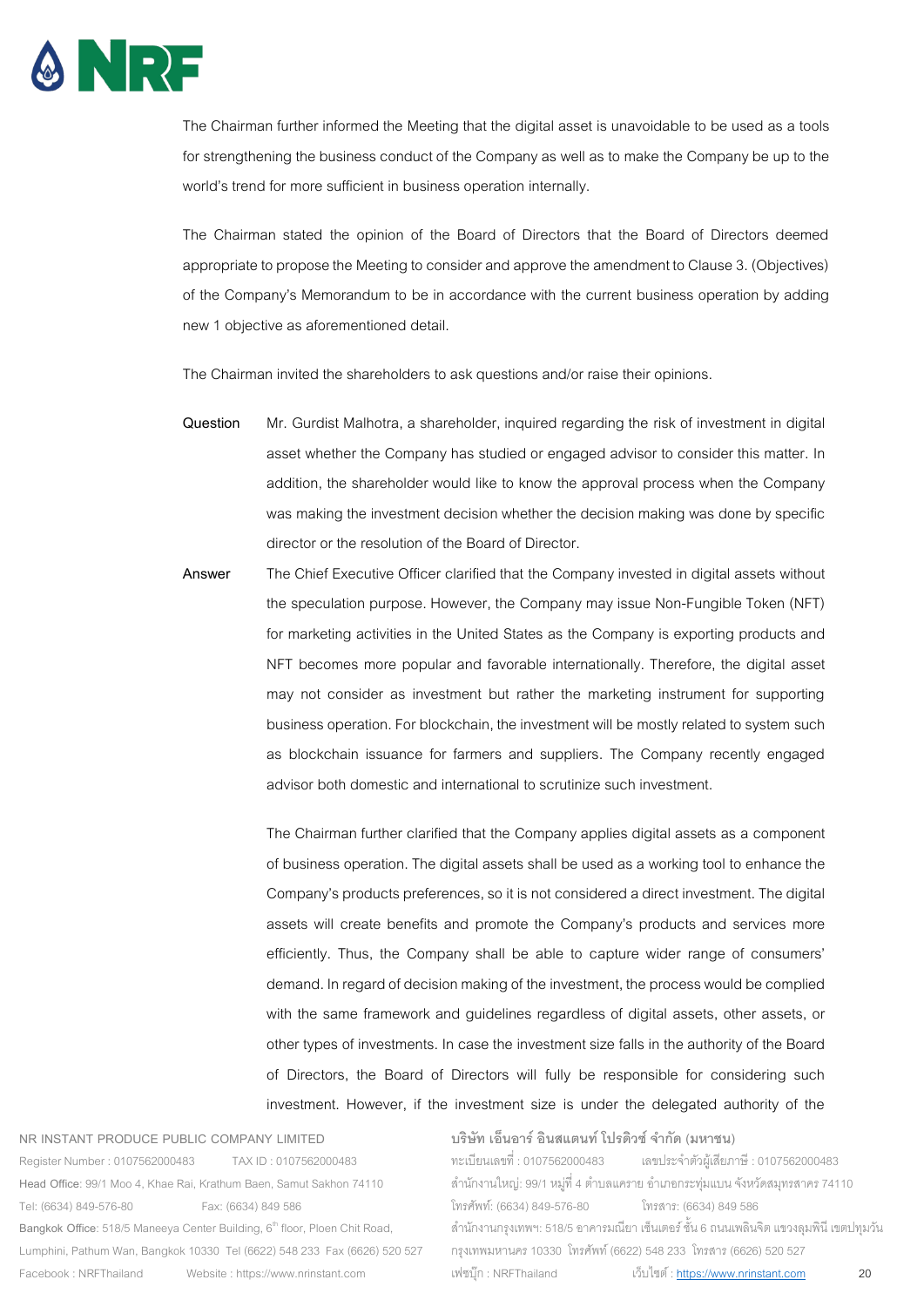

management, the investment will be considered by the management. Generally, the Board of Director shall oversee any new form of investments or assets and ensure that those investments are under appropriate supervision.

When it appeared that there were no questions or comments from any shareholders and/or proxies, the Facilitator further informed that this agenda shall be approved by a vote of no less than threefourths (3/4) of total number of votes of shareholders attending the meeting and casting votes. Then, the shareholders were requested to cast their votes. The voting results was as follows.

#### **Resolution**

The Meeting resolved to approve with a vote of no less than three-fourths (3/4) of total number of votes of shareholders attending the meeting and casting votes as follows:

| Approved    | 1,029,497,761 | votes. | equivalent to | 99.3827% |
|-------------|---------------|--------|---------------|----------|
| Disapproved | 6,361,200     | votes. | equivalent to | 0.6141%  |
| Voided      |               | vote.  | equivalent to | 0.0000%  |
| Abstained   | 33,003        | votes. | equivalent to | 0.0032%  |

Remarks: There were no additional shareholders and/or proxies present at the Meeting.

#### **Agenda 8 Consider other matters (if any)**

The Chairman informed that this agenda was open for the shareholders who would like to propose any matters in addition to those specified in the agenda which shall be in accordance with the rules and conditions.

The Facilitator stated that according to Section 105 of the Public Limited Company Act B.E. 2535 (and its amendment), when the General Meeting of Shareholders completely considered the agendas specified in the notice of Meeting, the shareholders holding shares amounting to not less than onethird of the total number of shares sold may request the General Meeting of Shareholders to consider other matters in addition to those specified in the notice of Meeting.

The Facilitator offered the opportunity for the shareholders to propose the other matter than those specified in the meeting notice. When it appeared that there was no other business were proposed by the shareholders, the Facilitator invited questions and opinions on general issues from the shareholders.

#### **NR INSTANT PRODUCE PUBLIC COMPANY LIMITED**

Register Number : 0107562000483 TAX ID : 0107562000483 **Head Office**: 99/1 Moo 4, Khae Rai, Krathum Baen, Samut Sakhon 74110 Tel: (6634) 849-576-80 Fax: (6634) 849 586 Bangkok Office: 518/5 Maneeya Center Building, 6<sup>th</sup> floor, Ploen Chit Road, Lumphini, Pathum Wan, Bangkok 10330 Tel (6622) 548 233 Fax (6626) 520 527 Facebook : NRFThailand Website : https://www.nrinstant.com

# **บริษัท เอ็นอาร์อินสแตนท์โปรดิวซ์จํากัด (มหาชน)**